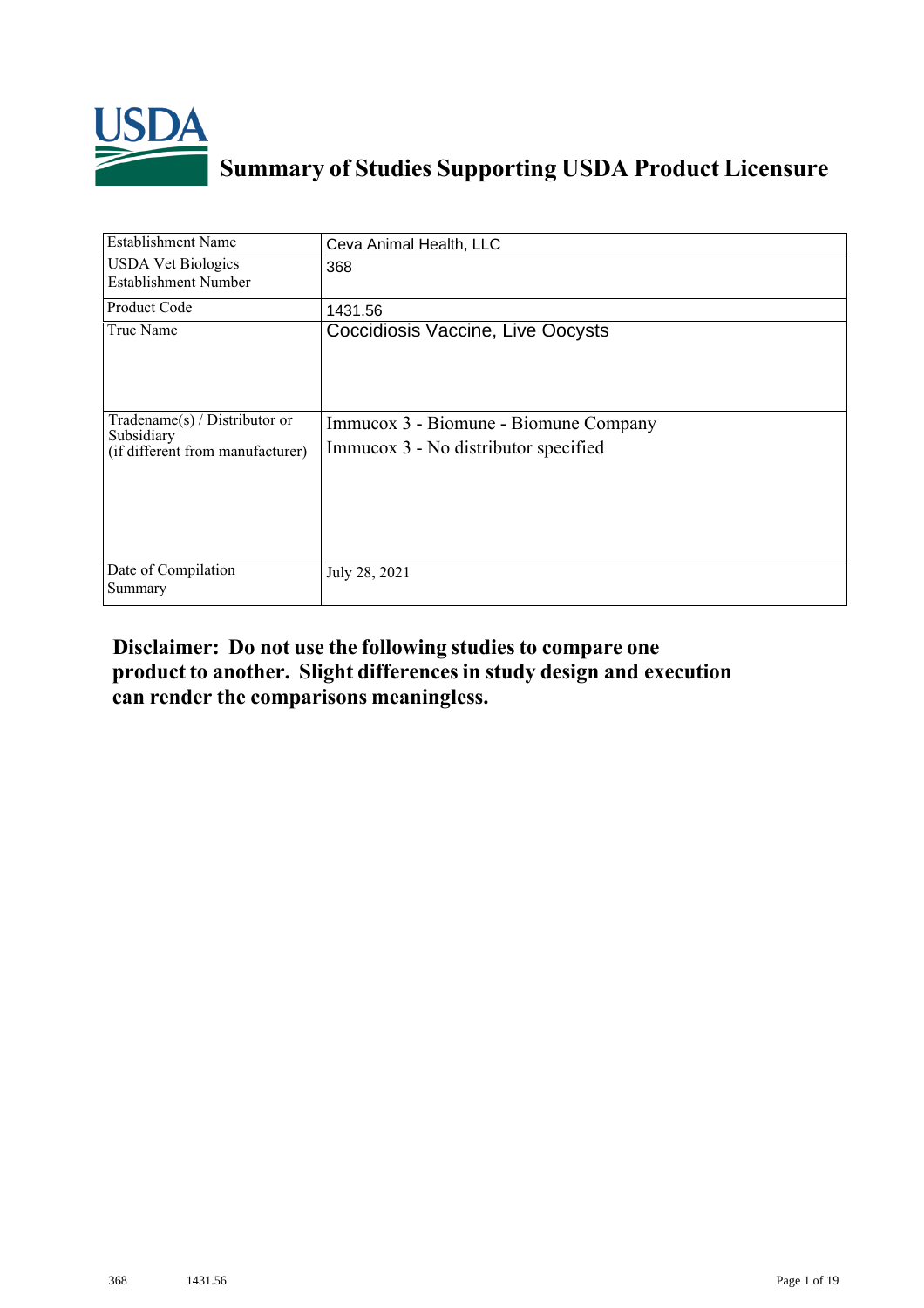| <b>Study Type</b>              | Efficacy                                                            |  |  |
|--------------------------------|---------------------------------------------------------------------|--|--|
| <b>Pertaining to</b>           | Eimeria acervulina                                                  |  |  |
| <b>Study Purpose</b>           | Pivotal efficacy against Eimeria acervulina                         |  |  |
| <b>Product Administration</b>  | One dose administration by the gel droplet (oral) route             |  |  |
| <b>Study Animals</b>           | 60 commercial chickens per treatment group vaccinated at day of     |  |  |
|                                | age                                                                 |  |  |
| <b>Challenge Description</b>   | Homologous <i>Eimeria acervulina</i> administered at 28 days post   |  |  |
|                                | vaccination                                                         |  |  |
| <b>Interval observed after</b> | Daily observation for 6 days post challenge; Target tissues         |  |  |
| challenge                      | examined at day 6 post challenge                                    |  |  |
| <b>Results</b>                 | A chicken was considered affected by challenge if the lesion        |  |  |
|                                | score was 2-4 (positive) and not affected by challenge if the       |  |  |
|                                | lesion score was 0-1 (negative). Lesions were identified only in    |  |  |
|                                | duodenum. No lesions were identified in the jejunum, ileum, or      |  |  |
|                                | cecum.                                                              |  |  |
|                                |                                                                     |  |  |
|                                | 15/60 vaccinates and 41/60 controls had lesions from <i>Eimeria</i> |  |  |
|                                | <i>acervulina</i> challenge.                                        |  |  |
|                                |                                                                     |  |  |
|                                | Raw data shown on the following page.                               |  |  |
|                                |                                                                     |  |  |
|                                |                                                                     |  |  |
| <b>USDA Approval Date</b>      | January 13, 2016                                                    |  |  |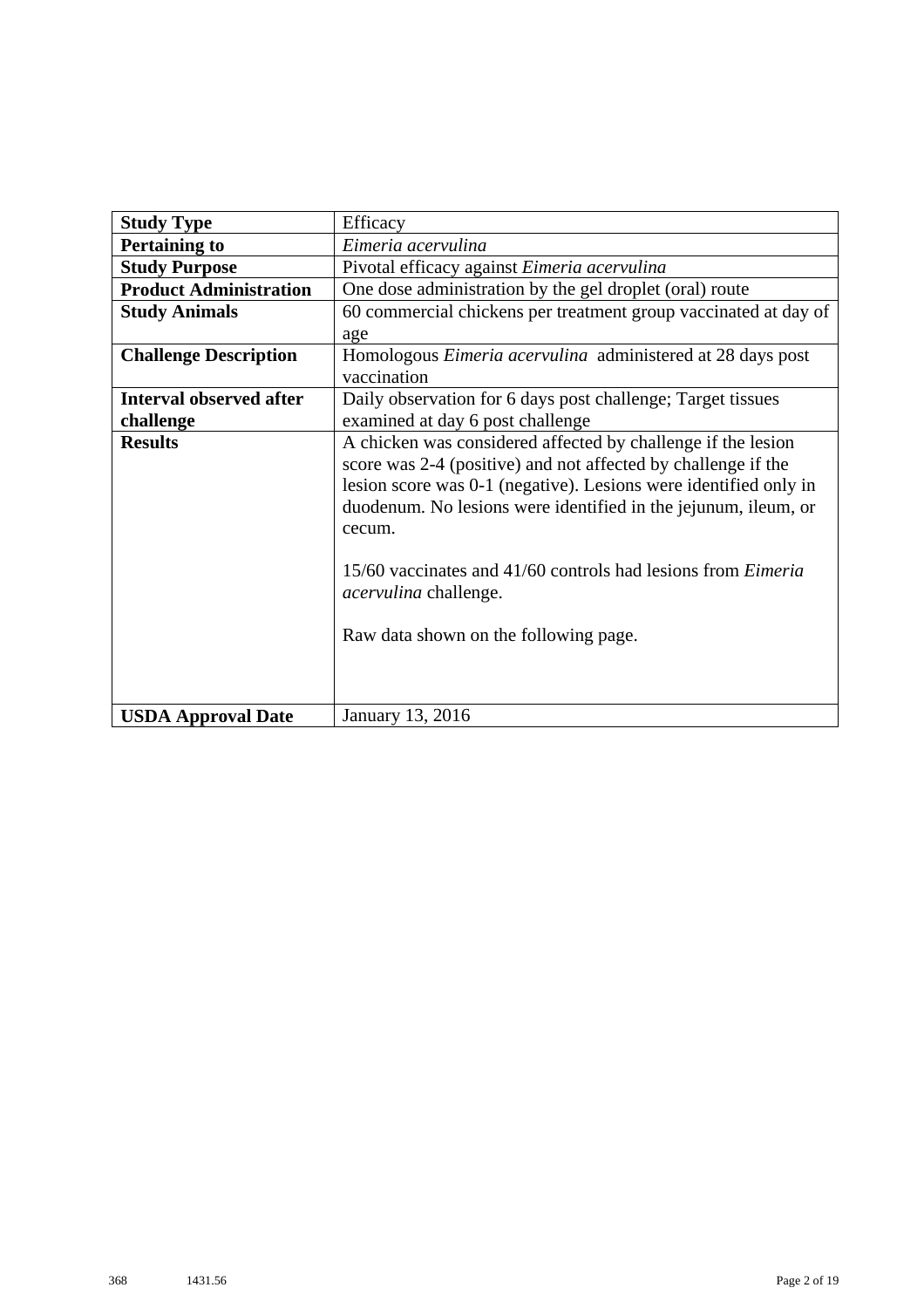| Vaccinates |                     | <b>Controls</b> |            |                                  |                |
|------------|---------------------|-----------------|------------|----------------------------------|----------------|
| Bird I.D.  | <b>Lesion Score</b> | Result          | Bird I.D.  | <b>Lesion Score</b>              | <b>Results</b> |
| 122        | 0                   | Neg             | 123        | 4                                | Pos            |
| 124        | 0                   | Neg             | 125        | $\mathbf{1}$                     | Neg            |
| 127        | 0                   | Neg             | 126        | 3                                | Pos            |
| 129        | 0                   | Neg             | 128        | $\overline{2}$                   | Pos            |
| 130        | $\overline{2}$      | Pos             | 132        | $\overline{2}$                   | Pos            |
| 134        | 0                   | Neg             | 136        | 3                                | Pos            |
| 135        | 4                   | Pos             | 137        | 3                                | Pos            |
| 139        | 3                   | Pos             | 138        | 3                                | Pos            |
| 143        | 0                   | Neg             | 140        | 3                                | Pos            |
| 146        | 3                   | Pos             | 141        | $\overline{0}$                   | Neg            |
| 149        | $\mathbf 0$         | Neg             | 147        | $\overline{0}$                   | Neg            |
| 154        | 0                   | Neg             | 150        | 3                                | Pos            |
| 155        | 3                   | Pos             | 156        | $\overline{0}$                   | Neg            |
| 157        | $\mathbf 0$         | Neg             | 160        | 3                                | Pos            |
| 158        | 0                   | Neg             | 161        | $\overline{2}$                   | Pos            |
| 159        | $\overline{0}$      | Neg             | 165        | 3                                | Pos            |
| 162        | 3                   | Pos             | 166        | $\overline{c}$                   | Pos            |
| 163        | $\mathbf 0$         | Neg             | 167        | $\overline{1}$                   | Neg            |
| 164        | 0                   | Neg             | 169        | 4                                | Pos            |
| 170        | $\mathbf 0$         | Neg             | 180        | 3                                | Pos            |
| 171        | 0                   | Neg             | 182        | $\overline{0}$                   | Neg            |
| 174        | 3                   | Pos             | 184        | 1                                | Neg            |
| 176        | $\overline{0}$      | Neg             | 185        | $\overline{1}$                   | Neg            |
| 178        | 0                   | Neg             | 190        | 3                                | Pos            |
| 179        | $\mathbf 0$<br>3    | Neg             | 192        | $\overline{0}$<br>$\overline{2}$ | Neg            |
| 181        |                     | Pos             | 193        |                                  | Pos            |
| 186<br>188 | 0<br>$\overline{4}$ | Neg             | 194<br>196 | 3<br>3                           | Pos<br>Pos     |
| 189        | $\pmb{0}$           | Pos<br>Neg      | 206        | 1                                | Neg            |
| 191        | 0                   | Neg             | 207        | 3                                | Pos            |
| 197        | 0                   | Neg             | 209        | $\overline{2}$                   | Pos            |
| 198        | 3                   | Pos             | 210        | 0                                | Neg            |
| 199        | 0                   | Neg             | 211        | $\overline{0}$                   | Neg            |
| 201        | $\pmb{0}$           | Neg             | 213        | 3                                | Pos            |
| 202        | 0                   | Neg             | 216        | $\overline{0}$                   | Neg            |
| 203        | 0                   | Neg             | 217        | 2                                | Pos            |
| 205        | 0                   | Neg             | 221        | 1                                | <b>Neg</b>     |
| 208        | $\mathbf 0$         | Neg             | 224        | 3                                | Pos            |
| 214        | $\pmb{0}$           | Neg             | 226        | 0                                | Neg            |
| 215        | 0                   | Neg             | 229        | 3                                | Pos            |
| 218        | 3                   | Pos             | 231        | 3                                | Pos            |
| 219        | 0                   | Neg             | 232        | $\overline{2}$                   | Pos            |
| 220        | 0                   | Neg             | 233        | $\overline{2}$                   | Pos            |
| 222        | $\overline{c}$      | Pos             | 234        | 4                                | Pos            |
| 223        | $\overline{1}$      | Neg             | 237        | 3                                | Pos            |
| 225        | 0                   | Neg             | 241        | 1                                | Neg            |
| 227        | 0                   | Neg             | 242        | 3                                | Pos            |
| 228        | 0                   | Neg             | 243        | 3                                | Pos            |
| 230        | 3                   | Pos             | 244        | $\overline{4}$                   | Pos            |
| 235        | $\overline{2}$      | Pos             | 247        | $\overline{0}$                   | <b>Neg</b>     |
| 236        | 0                   | Neg             | 248        | $\overline{2}$                   | Pos            |
| 238        | 1                   | Neg             | 249        | 3                                | Pos            |
| 239        | 1                   | Neg             | 250        | $\overline{0}$                   | Neg            |
| 240        | $\mathbf 0$         | Neg             | 253        | $\mathbf 2$                      | Pos            |
| 245        | $\overline{0}$      | Neg             | 254        | $\overline{\mathbf{c}}$          | Pos            |
| 246        | 4                   | Pos             | 255        | 3                                | Pos            |
| 251        | 1<br>$\overline{1}$ | Neg             | 256        | 0                                | Neg            |
| 252        |                     | Neg             | 259        | 3                                | Pos            |
| 257        | 0                   | Neg             | 260        | 4                                | Pos            |
| 258        | 1                   | Neg             | 261        | 2                                | Pos            |

#### 0 No gross lesions

+1 Scattered,white plaque-like lesions containing developing oocysts are confined to the duodenum. These lesions are elongated with the longer axis transversely oriented on the intestinal walls like the rungs of a ladder. They may be seen from either the serosal or mucosal intestinal surfaces. They may range up to a maximum of 5 lesions per square centimeter.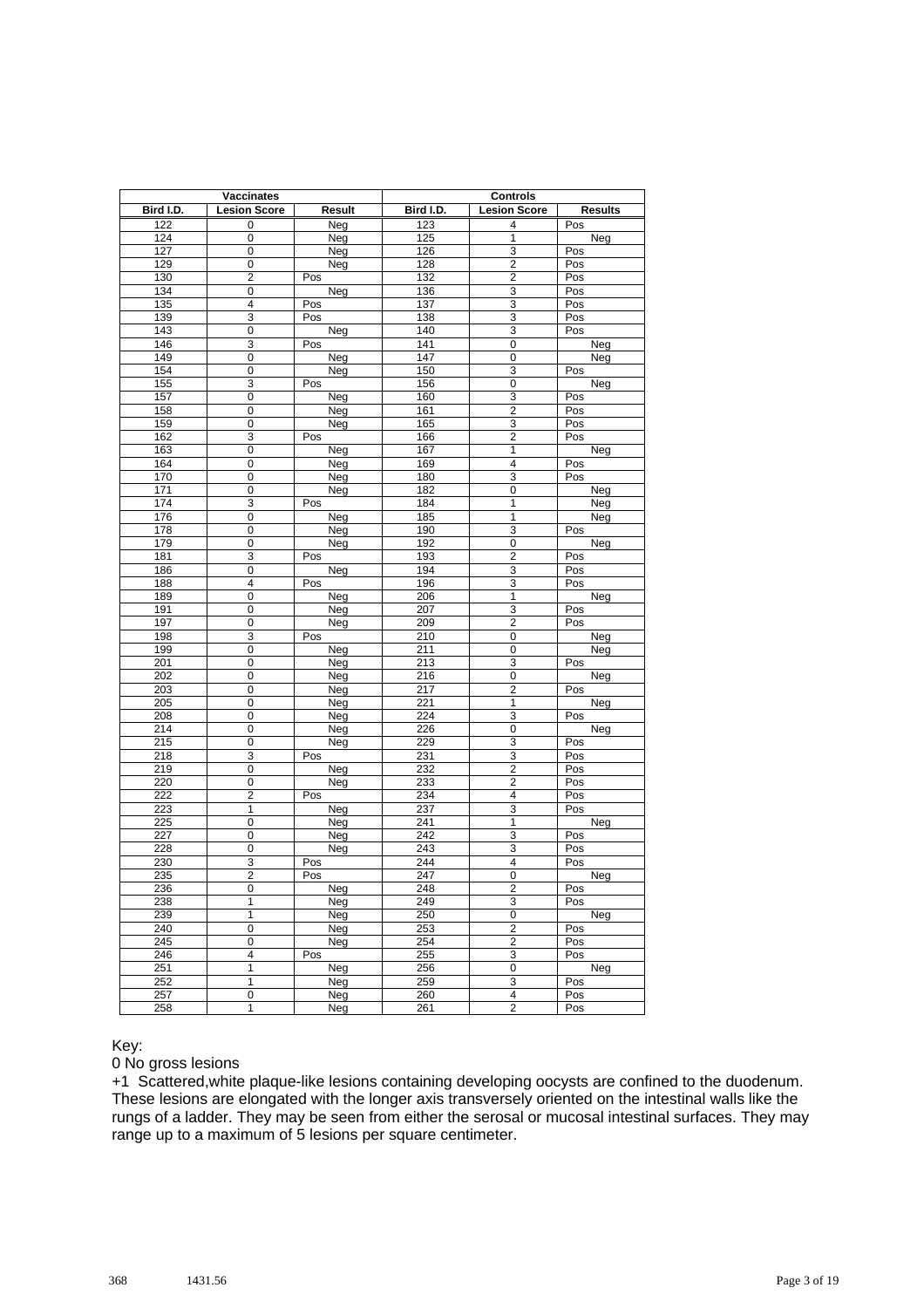+2 Lesions are much closer together, but not coalescent; Iesions may extend as far posterior as 20 cm below the duodenum in 3-week-old birds. The intestinal walls show no thickening. Digestive tract contents are normal.

+3 Lesions are numerous enough to cause coalescence with reduction in lesion size and give the intestine a coated appearance. The intestinal wall is thickened and the contents are watery. Lesions may extend as far posterior as the yolk sac diverticulum.

+4 The mucosal wall is greyish with colonies completely coalescent. Congestion may be confined to small petechiae or, in extremely heavy infections, the entire mucosa may be bright red in color. The intestinal wall is very much thickened, and the intestine is filled with a creamy exudate which may bear large numbers of oocysts. Birds dying of coccidiosis are scored as +4.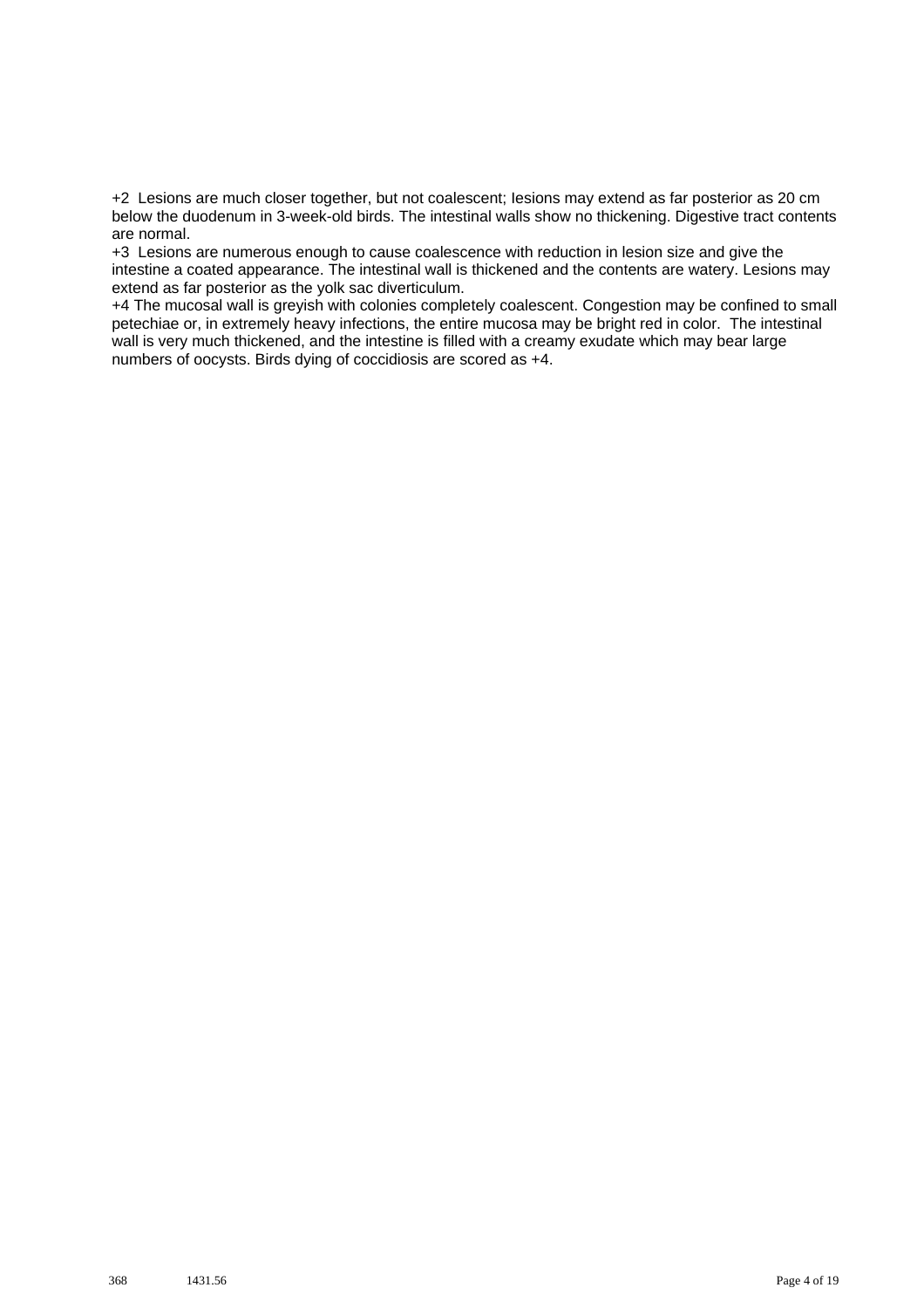| <b>Study Type</b>              | Efficacy                                                                  |
|--------------------------------|---------------------------------------------------------------------------|
| <b>Pertaining to</b>           | Eimeria acervulina                                                        |
| <b>Study Purpose</b>           | Demonstrate efficacy against Eimeria acervulina                           |
| <b>Product Administration</b>  | One dose administered to day-of-age chickens by the gel droplet           |
|                                | application via the oral route                                            |
| <b>Study Animals</b>           | 50 SPF chickens in the vaccinate group                                    |
|                                | 50 SPF chickens in the positive control group                             |
|                                | 20 SPF chickens in the negative control group                             |
| <b>Challenge Description</b>   | Homologous Eimeria acervulina administered at 27 days post                |
|                                | vaccination to the vaccinate and positive control groups. Twenty          |
|                                | control chickens remained unchallenged.                                   |
| <b>Interval Observed After</b> | Chickens were observed daily for 5 days post challenge. Tissues of        |
| <b>Challenge</b>               | the small intestine (duodenum, jejunum, ileum), ceca and large            |
|                                | intestine were examined at day 5 post challenge                           |
| <b>Results</b>                 | A chicken was considered affected by challenge if the lesion score        |
|                                | was 2-4 (positive) in the duodenum, jejunum, or ileum and                 |
|                                | unaffected if the lesion score was 0-1 (negative).                        |
|                                |                                                                           |
|                                | $5/49$ vaccinates, $48/49$ positive controls and $0/10$ negative controls |
|                                | were considered affected.                                                 |
|                                |                                                                           |
|                                | Raw data shown on the following page.                                     |
|                                |                                                                           |
|                                |                                                                           |
|                                |                                                                           |
|                                |                                                                           |
| <b>USDA Approval Date</b>      | July 7, 2021                                                              |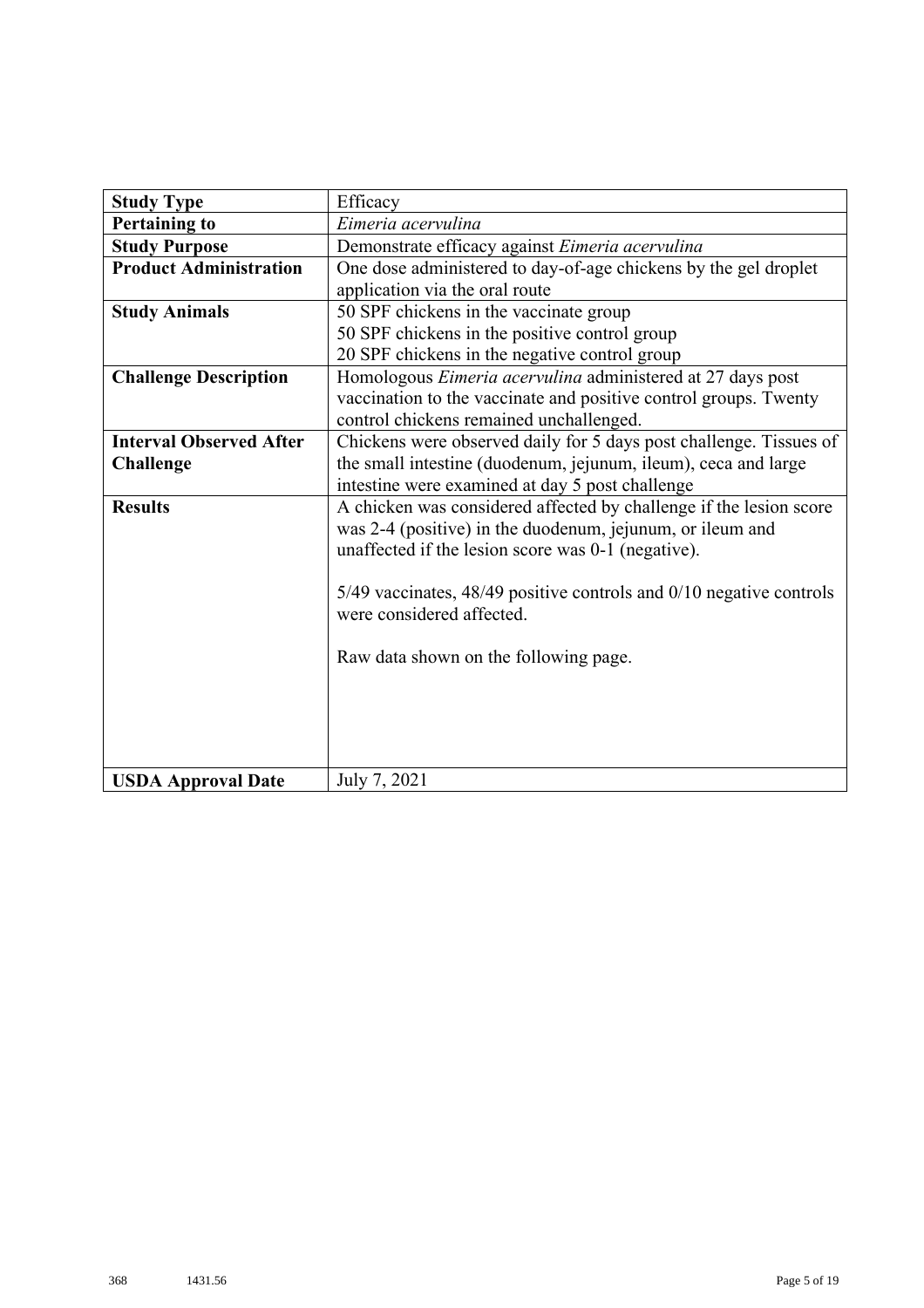|              | <b>Lesion Scores</b> |                  |                  |                  |                        |
|--------------|----------------------|------------------|------------------|------------------|------------------------|
| Bird Tag No. | Duodenum             | Jejunum          | <b>Ileum</b>     | Ceca             | <b>Large Intestine</b> |
| 2001         | $\boldsymbol{0}$     | $\boldsymbol{0}$ | $\boldsymbol{0}$ | $\boldsymbol{0}$ | $\boldsymbol{0}$       |
| 2005         | $\boldsymbol{0}$     | $\boldsymbol{0}$ | $\boldsymbol{0}$ | $\boldsymbol{0}$ | $\boldsymbol{0}$       |
| 2007         | $\boldsymbol{0}$     | $\boldsymbol{0}$ | $\boldsymbol{0}$ | $\boldsymbol{0}$ | $\boldsymbol{0}$       |
| 2008         | $\boldsymbol{0}$     | $\boldsymbol{0}$ | $\boldsymbol{0}$ | $\boldsymbol{0}$ | $\boldsymbol{0}$       |
| 2011         | $\boldsymbol{0}$     | $\boldsymbol{0}$ | $\boldsymbol{0}$ | $\overline{0}$   | $\boldsymbol{0}$       |
| 2012         | $\boldsymbol{0}$     | $\boldsymbol{0}$ | $\boldsymbol{0}$ | $\boldsymbol{0}$ | $\boldsymbol{0}$       |
| 2013         | $\boldsymbol{0}$     | $\boldsymbol{0}$ | $\boldsymbol{0}$ | $\overline{0}$   | $\boldsymbol{0}$       |
| 2015         | $\boldsymbol{0}$     | $\boldsymbol{0}$ | $\boldsymbol{0}$ | $\boldsymbol{0}$ | $\boldsymbol{0}$       |
| 2017         | $\boldsymbol{0}$     | $\boldsymbol{0}$ | $\boldsymbol{0}$ | $\boldsymbol{0}$ | $\boldsymbol{0}$       |
| 2018         | $\boldsymbol{0}$     | $\boldsymbol{0}$ | $\boldsymbol{0}$ | $\overline{0}$   | $\boldsymbol{0}$       |
| 2020         | $\boldsymbol{0}$     | $\boldsymbol{0}$ | $\boldsymbol{0}$ | $\overline{0}$   | $\boldsymbol{0}$       |
| 2021         | $\boldsymbol{0}$     | $\boldsymbol{0}$ | $\boldsymbol{0}$ | $\boldsymbol{0}$ | $\boldsymbol{0}$       |
| 2023         | $\boldsymbol{0}$     | $\boldsymbol{0}$ | $\boldsymbol{0}$ | $\overline{0}$   | $\boldsymbol{0}$       |
| 2028         | $\boldsymbol{0}$     | $\boldsymbol{0}$ | $\boldsymbol{0}$ | $\overline{0}$   | $\boldsymbol{0}$       |
| 2032         | $\mathbf{1}$         | 1                | $\boldsymbol{0}$ | $\boldsymbol{0}$ | $\boldsymbol{0}$       |
| 2035         | $\boldsymbol{0}$     | $\boldsymbol{0}$ | $\boldsymbol{0}$ | $\boldsymbol{0}$ | $\boldsymbol{0}$       |
| 2037         | $\boldsymbol{0}$     | $\boldsymbol{0}$ | $\boldsymbol{0}$ | $\overline{0}$   | $\boldsymbol{0}$       |
| 2038         | $\boldsymbol{0}$     | $\boldsymbol{0}$ | $\boldsymbol{0}$ | $\overline{0}$   | $\boldsymbol{0}$       |
| 2040         | $\boldsymbol{0}$     | $\boldsymbol{0}$ | $\boldsymbol{0}$ | $\boldsymbol{0}$ | $\boldsymbol{0}$       |
| 2047         | $\boldsymbol{0}$     | $\boldsymbol{0}$ | $\boldsymbol{0}$ | $\boldsymbol{0}$ | $\boldsymbol{0}$       |
| 2048         | 3                    | $\overline{c}$   | $\mathbf{1}$     | $\overline{0}$   | $\boldsymbol{0}$       |
| 2050         | $\boldsymbol{0}$     | $\boldsymbol{0}$ | $\boldsymbol{0}$ | $\overline{0}$   | $\boldsymbol{0}$       |
| 2057         | $\boldsymbol{0}$     | $\boldsymbol{0}$ | $\boldsymbol{0}$ | $\overline{0}$   | $\boldsymbol{0}$       |
| 2061         | $\overline{2}$       | $\overline{c}$   | $\mathbf{0}$     | $\overline{0}$   | $\boldsymbol{0}$       |
| 2062         | $\boldsymbol{0}$     | $\boldsymbol{0}$ | $\boldsymbol{0}$ | $\boldsymbol{0}$ | $\boldsymbol{0}$       |
| 2067         | $\mathbf{0}$         | $\mathbf{0}$     | $\boldsymbol{0}$ | $\overline{0}$   | $\mathbf{0}$           |
| 2071         | $\boldsymbol{0}$     | $\boldsymbol{0}$ | $\boldsymbol{0}$ | $\boldsymbol{0}$ | $\boldsymbol{0}$       |
| 2072         | $\boldsymbol{0}$     | $\boldsymbol{0}$ | $\boldsymbol{0}$ | $\boldsymbol{0}$ | $\boldsymbol{0}$       |
| 2074         | $\boldsymbol{0}$     | $\boldsymbol{0}$ | $\mathbf{0}$     | $\boldsymbol{0}$ | $\boldsymbol{0}$       |
| 2075         | $\overline{3}$       | $\overline{3}$   | $\overline{2}$   | $\boldsymbol{0}$ | $\boldsymbol{0}$       |
| 2080         | $\boldsymbol{0}$     | $\boldsymbol{0}$ | $\boldsymbol{0}$ | $\boldsymbol{0}$ | $\boldsymbol{0}$       |
| 2081         | $\boldsymbol{0}$     | $\boldsymbol{0}$ | $\boldsymbol{0}$ | $\boldsymbol{0}$ | $\boldsymbol{0}$       |
| 2088         | $\overline{2}$       | $\overline{2}$   | $\mathbf{1}$     | $\boldsymbol{0}$ | $\boldsymbol{0}$       |
| 2091         | $\boldsymbol{0}$     | $\boldsymbol{0}$ | $\boldsymbol{0}$ | $\boldsymbol{0}$ | $\boldsymbol{0}$       |
| 2092         | $\boldsymbol{0}$     | $\boldsymbol{0}$ | $\boldsymbol{0}$ | $\boldsymbol{0}$ | $\boldsymbol{0}$       |
| 2093         | $\boldsymbol{0}$     | $\boldsymbol{0}$ | $\boldsymbol{0}$ | $\boldsymbol{0}$ | $\boldsymbol{0}$       |
| 2094         | $\boldsymbol{0}$     | $\boldsymbol{0}$ | $\boldsymbol{0}$ | $\boldsymbol{0}$ | $\boldsymbol{0}$       |

**Table 1. Vaccinate Group**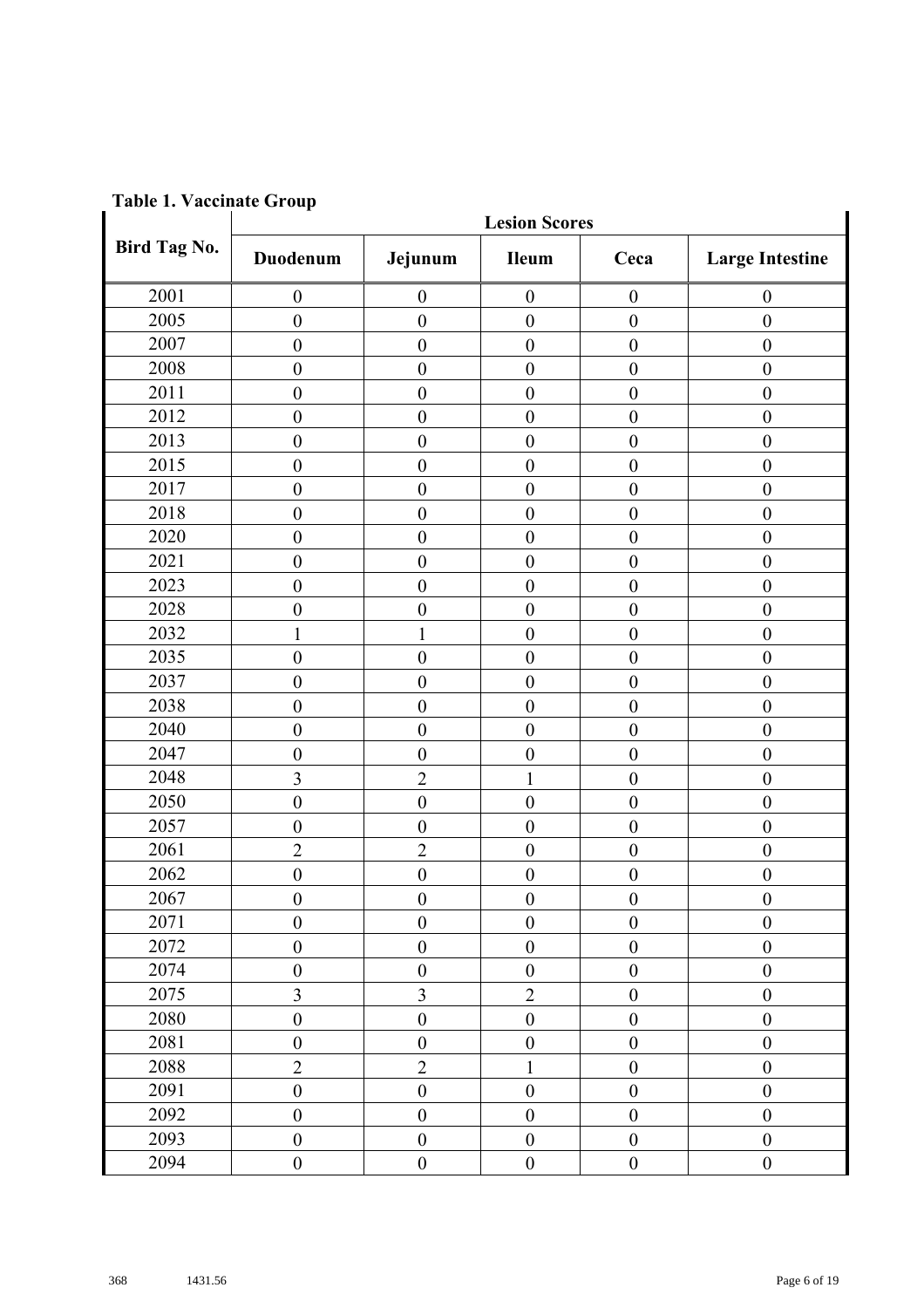| 2096 | ⌒ | ◠ | $\theta$ | 0 |
|------|---|---|----------|---|
| 2097 |   |   |          |   |
| 2099 |   |   |          |   |
| 2105 |   |   |          |   |
| 2106 |   |   |          |   |
| 2107 |   |   |          |   |
| 2110 |   |   |          |   |
| 2113 |   |   |          |   |
| 2116 |   |   |          |   |
| 2117 |   |   |          |   |
| 2119 |   |   |          |   |
| 2120 |   |   |          |   |

### **Table 2. Positive Control Group**

|                     | <b>Lesion Scores</b> |                         |                  |                  |                        |
|---------------------|----------------------|-------------------------|------------------|------------------|------------------------|
| <b>Bird Tag No.</b> | Duodenum             | Jejunum                 | <b>Ileum</b>     | Ceca             | <b>Large Intestine</b> |
| 2003                | $\overline{3}$       | 3                       | $\overline{2}$   | $\boldsymbol{0}$ | $\boldsymbol{0}$       |
| 2004                | $\overline{4}$       | $\overline{3}$          | $\overline{2}$   | $\overline{0}$   | $\mathbf{0}$           |
| 2009                | $\overline{2}$       | $\overline{2}$          | $\mathbf{1}$     | $\boldsymbol{0}$ | $\boldsymbol{0}$       |
| 2010                | $\overline{3}$       | $\overline{\mathbf{3}}$ | $\overline{2}$   | $\mathbf{0}$     | $\boldsymbol{0}$       |
| 2016                | $\overline{3}$       | $\overline{\mathbf{3}}$ | $\overline{2}$   | $\mathbf{0}$     | $\boldsymbol{0}$       |
| 2019                | $\overline{3}$       | 3                       | $\boldsymbol{0}$ | $\boldsymbol{0}$ | $\boldsymbol{0}$       |
| 2022                | $\overline{4}$       | $\overline{\mathbf{3}}$ | $\overline{2}$   | $\boldsymbol{0}$ | $\boldsymbol{0}$       |
| 2024                | $\overline{3}$       | 3                       | $\overline{2}$   | $\mathbf{0}$     | $\mathbf{0}$           |
| 2025                | $\overline{4}$       | $\overline{\mathbf{3}}$ | $\overline{2}$   | $\mathbf{0}$     | $\boldsymbol{0}$       |
| 2029                | $\overline{3}$       | $\overline{2}$          | $\overline{2}$   | $\overline{2}$   | $\boldsymbol{0}$       |
| 2030                | $\overline{3}$       | $\overline{2}$          | $\overline{2}$   | $\overline{3}$   | $\boldsymbol{0}$       |
| 2033                | $\overline{3}$       | $\overline{\mathbf{3}}$ | $\overline{2}$   | $\mathbf{0}$     | $\boldsymbol{0}$       |
| 2034                | $\overline{3}$       | $\overline{2}$          | $\mathbf{1}$     | $\mathbf{0}$     | $\mathbf{0}$           |
| 2039                | $\overline{3}$       | $\overline{2}$          | $\overline{2}$   | $\boldsymbol{0}$ | $\mathbf{0}$           |
| 2042                | $\overline{3}$       | $\overline{2}$          | $\overline{2}$   | $\mathbf{0}$     | $\overline{0}$         |
| 2043                | $\overline{4}$       | $\overline{\mathbf{3}}$ | $\overline{2}$   | $\boldsymbol{0}$ | $\boldsymbol{0}$       |
| 2044                | $\overline{4}$       | 3                       | $\overline{2}$   | $\mathbf{0}$     | $\boldsymbol{0}$       |
| 2045                | $\overline{3}$       | $\overline{2}$          | $\mathbf{1}$     | $\boldsymbol{0}$ | $\boldsymbol{0}$       |
| 2046                | $\overline{3}$       | $\overline{2}$          | $\overline{c}$   | $\boldsymbol{0}$ | $\boldsymbol{0}$       |
| 2049                | $\overline{4}$       | $\overline{\mathbf{3}}$ | $\overline{2}$   | $\boldsymbol{0}$ | $\boldsymbol{0}$       |
| 2053                | 3                    | 3                       | $\overline{2}$   | $\boldsymbol{0}$ | $\boldsymbol{0}$       |
| 2054                | $\overline{4}$       | $\overline{3}$          | $\overline{2}$   | $\mathbf{0}$     | $\boldsymbol{0}$       |
| 2056                | $\overline{3}$       | $\overline{2}$          | $\overline{2}$   | $\overline{0}$   | $\mathbf{0}$           |
| 2058                | $\overline{4}$       | 3                       | $\overline{2}$   | $\mathbf{0}$     | $\boldsymbol{0}$       |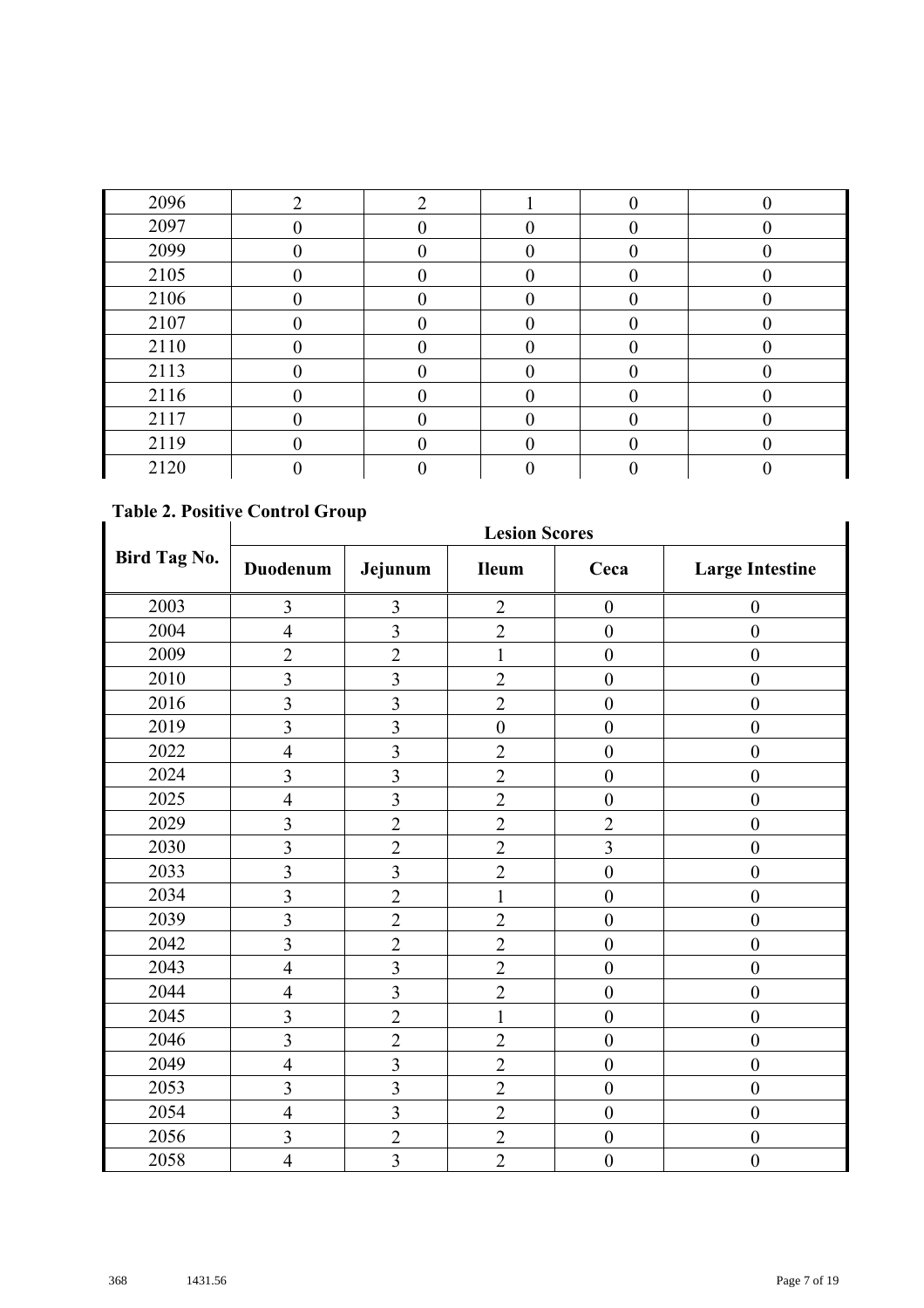| 2059 | $\overline{4}$          | 3                       | $\overline{2}$   | $\boldsymbol{0}$ | $\boldsymbol{0}$ |
|------|-------------------------|-------------------------|------------------|------------------|------------------|
| 2060 | $\overline{4}$          | $\overline{3}$          | $\sqrt{2}$       | $\overline{0}$   | $\boldsymbol{0}$ |
| 2063 | $\overline{3}$          | $\overline{3}$          | $\overline{2}$   | $\boldsymbol{0}$ | $\boldsymbol{0}$ |
| 2065 | $\overline{4}$          | $\overline{3}$          | $\overline{2}$   | $\overline{0}$   | $\mathbf{0}$     |
| 2068 | $\overline{3}$          | $\overline{2}$          | $\overline{2}$   | $\overline{2}$   | $\boldsymbol{0}$ |
| 2069 | $\overline{4}$          | $\overline{3}$          | $\overline{2}$   | $\overline{0}$   | $\boldsymbol{0}$ |
| 2073 | $\overline{4}$          | $\overline{3}$          | $\overline{2}$   | $\boldsymbol{0}$ | $\boldsymbol{0}$ |
| 2076 | $\overline{3}$          | $\overline{2}$          | $\overline{2}$   | $\overline{0}$   | $\boldsymbol{0}$ |
| 2078 | $\overline{3}$          | $\overline{3}$          | $\overline{2}$   | $\mathbf{0}$     | $\boldsymbol{0}$ |
| 2082 | $\overline{4}$          | $\overline{3}$          | $\overline{2}$   | $\mathbf{0}$     | $\boldsymbol{0}$ |
| 2083 | $\mathbf{1}$            | $\mathbf{1}$            | $\boldsymbol{0}$ | $\boldsymbol{0}$ | $\boldsymbol{0}$ |
| 2084 | $\overline{4}$          | $\overline{3}$          | $\overline{3}$   | $\overline{0}$   | $\boldsymbol{0}$ |
| 2086 | $\overline{3}$          | $\overline{2}$          | $\overline{2}$   | $\boldsymbol{0}$ | $\boldsymbol{0}$ |
| 2087 | $\overline{4}$          | $\overline{3}$          | $\overline{2}$   | $\boldsymbol{0}$ | $\boldsymbol{0}$ |
| 2090 | $\overline{\mathbf{3}}$ | $\overline{2}$          | $\overline{2}$   | $\boldsymbol{0}$ | $\boldsymbol{0}$ |
| 2095 | $\overline{3}$          | $\overline{3}$          | $\overline{2}$   | $\mathbf{0}$     | $\boldsymbol{0}$ |
| 2098 | $\overline{4}$          | $\overline{\mathbf{3}}$ | $\overline{3}$   | $\boldsymbol{0}$ | $\boldsymbol{0}$ |
| 2101 | $\overline{3}$          | $\overline{2}$          | $\mathbf{1}$     | $\mathbf{0}$     | $\boldsymbol{0}$ |
| 2102 | $\overline{4}$          | $\overline{\mathbf{3}}$ | $\overline{2}$   | $\mathbf{0}$     | $\boldsymbol{0}$ |
| 2104 | $\overline{3}$          | $\overline{3}$          | $\overline{2}$   | $\boldsymbol{0}$ | $\boldsymbol{0}$ |
| 2108 | $\overline{4}$          | $\overline{\mathbf{3}}$ | $\overline{3}$   | $\boldsymbol{0}$ | $\boldsymbol{0}$ |
| 2109 | $\overline{3}$          | $\overline{\mathbf{3}}$ | $\overline{2}$   | 1                | $\boldsymbol{0}$ |
| 2111 | $\overline{3}$          | $\overline{\mathbf{3}}$ | $\overline{2}$   | $\overline{0}$   | $\boldsymbol{0}$ |
| 2112 | $\overline{3}$          | $\overline{\mathbf{3}}$ | $\overline{2}$   | $\mathbf{0}$     | $\boldsymbol{0}$ |
| 2118 | $\overline{3}$          | $\overline{3}$          | $\overline{2}$   | $\boldsymbol{0}$ | $\boldsymbol{0}$ |

## **Table 3. Negative Control Group**

|                     | Table 9: Fregative Control Group |         |              |      |                        |
|---------------------|----------------------------------|---------|--------------|------|------------------------|
|                     | <b>Lesion Scores</b>             |         |              |      |                        |
| <b>Bird Tag No.</b> | Duodenum                         | Jejunum | <b>Ileum</b> | Ceca | <b>Large Intestine</b> |
| 2066                |                                  |         |              |      |                        |
| 2070                |                                  |         |              |      |                        |
| 2077                |                                  |         |              |      |                        |
| 2079                |                                  |         |              |      |                        |
| 2085                |                                  |         |              |      |                        |
| 2089                | $\Omega$                         |         |              |      |                        |
| 2100                |                                  |         |              |      |                        |
| 2103                |                                  |         |              |      |                        |
| 2114                |                                  |         |              |      |                        |
| 2115                |                                  |         |              |      |                        |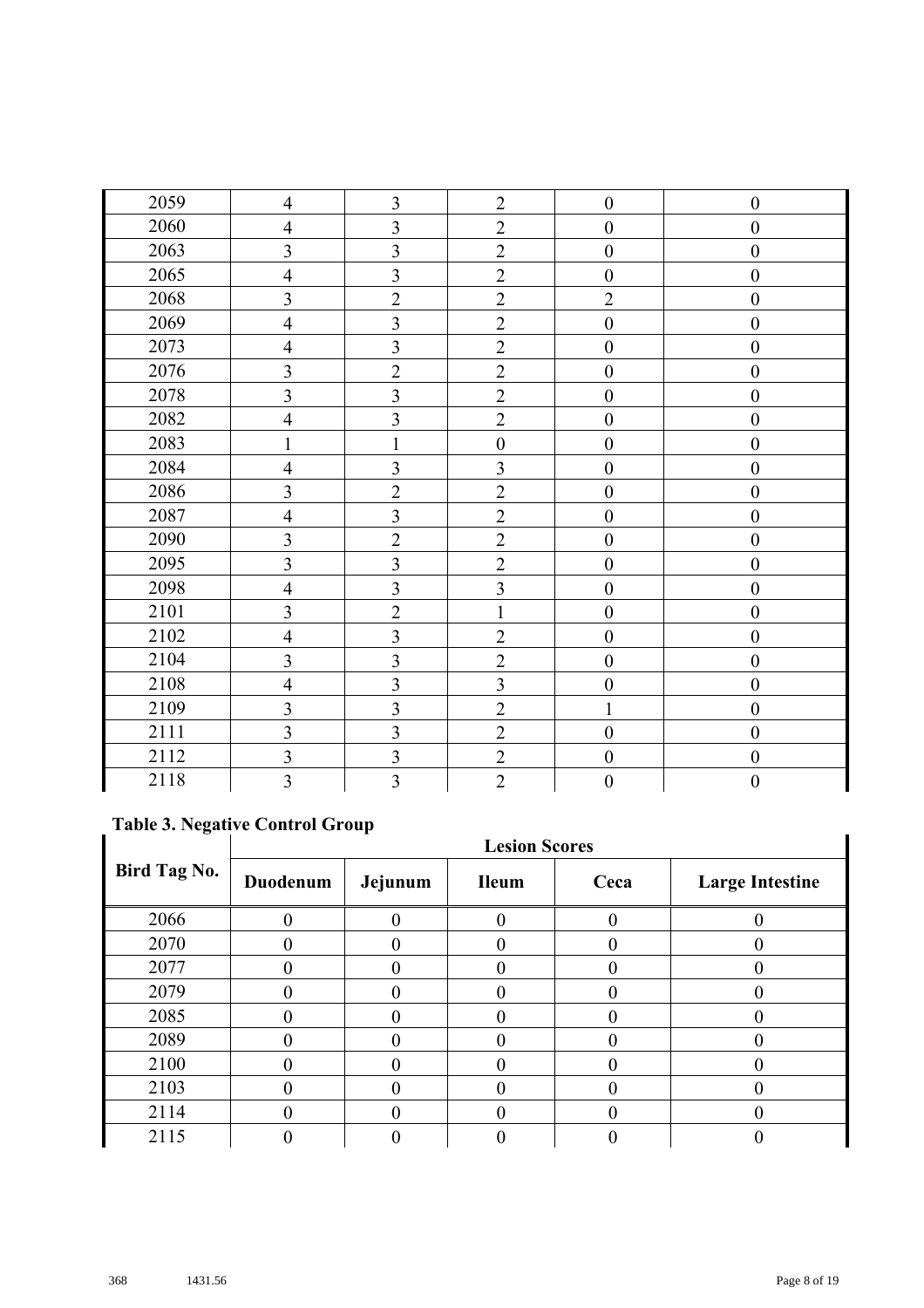- 0 No gross lesions.
- +1 Scattered, white plaque-like lesions containing developing oocysts are confined to the duodenum. These lesions are elongated with the longer axis transversely oriented on the intestinal walls like the rungs of a ladder. They may be seen from either the serosal or mucosal intestinal surfaces. They may range up to a maximum of 5 lesions per square centimeter.
- +2 Lesions are much closer together, but not coalescent; lesions may extend as far posterior as 20 cm below the duodenum in 3-week-old birds. The intestinal walls show no thickening. Digestive tract contents are normal.
- +3 Lesions are numerous enough to cause coalescence with reduction in lesion size and give the intestine a coated appearance. The intestinal wall is thickened and the contents are watery. Lesions may extend as far posterior as the yolk sac diverticulum.
- +4 The mucosal wall is greyish with colonies completely coalescent. Congestion may be confined to small petechiae or, in extremely heavy infections, the entire mucosa may be bright red in color (Morehouse and McGuire 1958). Individual lesions may be indistinguishable in the upper intestine. Typical ladder-like lesions appear in the middle part of the intestine. The intestinal wall is very much thickened, and the intestine is filled with a creamy exudate which may bear large numbers of oocysts. Birds dying of coccodiosis are scored a 4.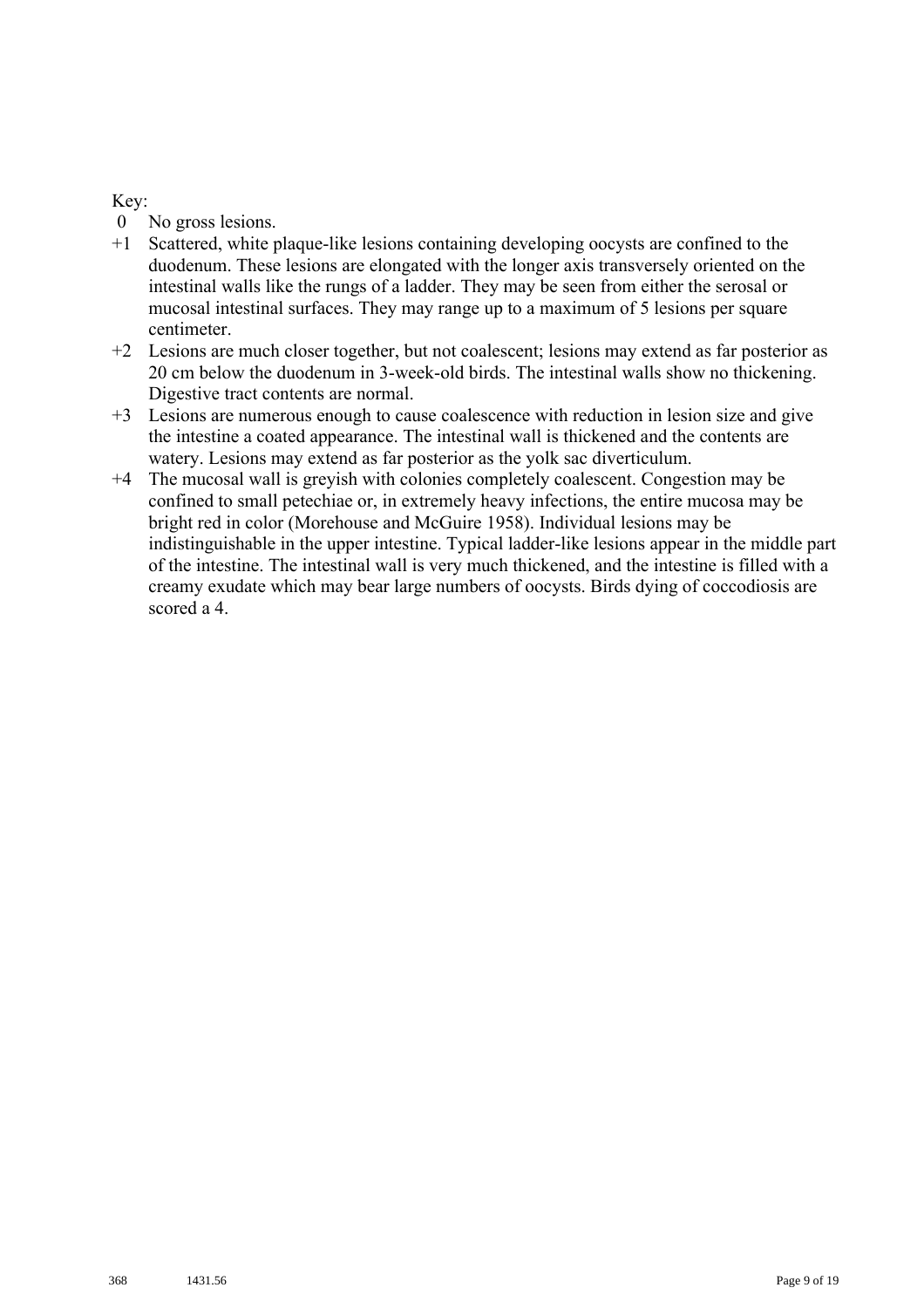| <b>Study Type</b>              | Efficacy                                                                                                                                                                                                                      |  |  |
|--------------------------------|-------------------------------------------------------------------------------------------------------------------------------------------------------------------------------------------------------------------------------|--|--|
| <b>Pertaining to</b>           | Eimeria maxima                                                                                                                                                                                                                |  |  |
| <b>Study Purpose</b>           | Pivotal efficacy against Eimeria maxima                                                                                                                                                                                       |  |  |
| <b>Product Administration</b>  | One dose administration by the gel droplet (oral) route                                                                                                                                                                       |  |  |
| <b>Study Animals</b>           | 60 commercial chickens per treatment group vaccinated at day of                                                                                                                                                               |  |  |
|                                | age                                                                                                                                                                                                                           |  |  |
| <b>Challenge Description</b>   | Homologous <i>Eimeria maxima</i> administered at 28 days post                                                                                                                                                                 |  |  |
|                                | vaccination                                                                                                                                                                                                                   |  |  |
| <b>Interval observed after</b> | Daily observation for 6 days post challenge; Target tissues                                                                                                                                                                   |  |  |
| challenge                      | examined at day 6 post challenge                                                                                                                                                                                              |  |  |
| <b>Results</b>                 | A chicken was considered affected by challenge if the lesion                                                                                                                                                                  |  |  |
|                                | score was 2-4 (positive) and not affected by challenge if the                                                                                                                                                                 |  |  |
|                                | lesion score was 0-1 (negative). Lesions were identified only in                                                                                                                                                              |  |  |
|                                |                                                                                                                                                                                                                               |  |  |
|                                | cecum.                                                                                                                                                                                                                        |  |  |
|                                |                                                                                                                                                                                                                               |  |  |
|                                |                                                                                                                                                                                                                               |  |  |
|                                |                                                                                                                                                                                                                               |  |  |
|                                |                                                                                                                                                                                                                               |  |  |
|                                |                                                                                                                                                                                                                               |  |  |
|                                |                                                                                                                                                                                                                               |  |  |
|                                |                                                                                                                                                                                                                               |  |  |
|                                |                                                                                                                                                                                                                               |  |  |
| <b>USDA Approval Date</b>      | jejunum. No lesions were identified in the duodenum, ileum, or<br>4/60 vaccinates and 52/60 controls had lesions from <i>Eimeria</i><br><i>maxima</i> challenge.<br>Raw data shown on the following page.<br>January 13, 2016 |  |  |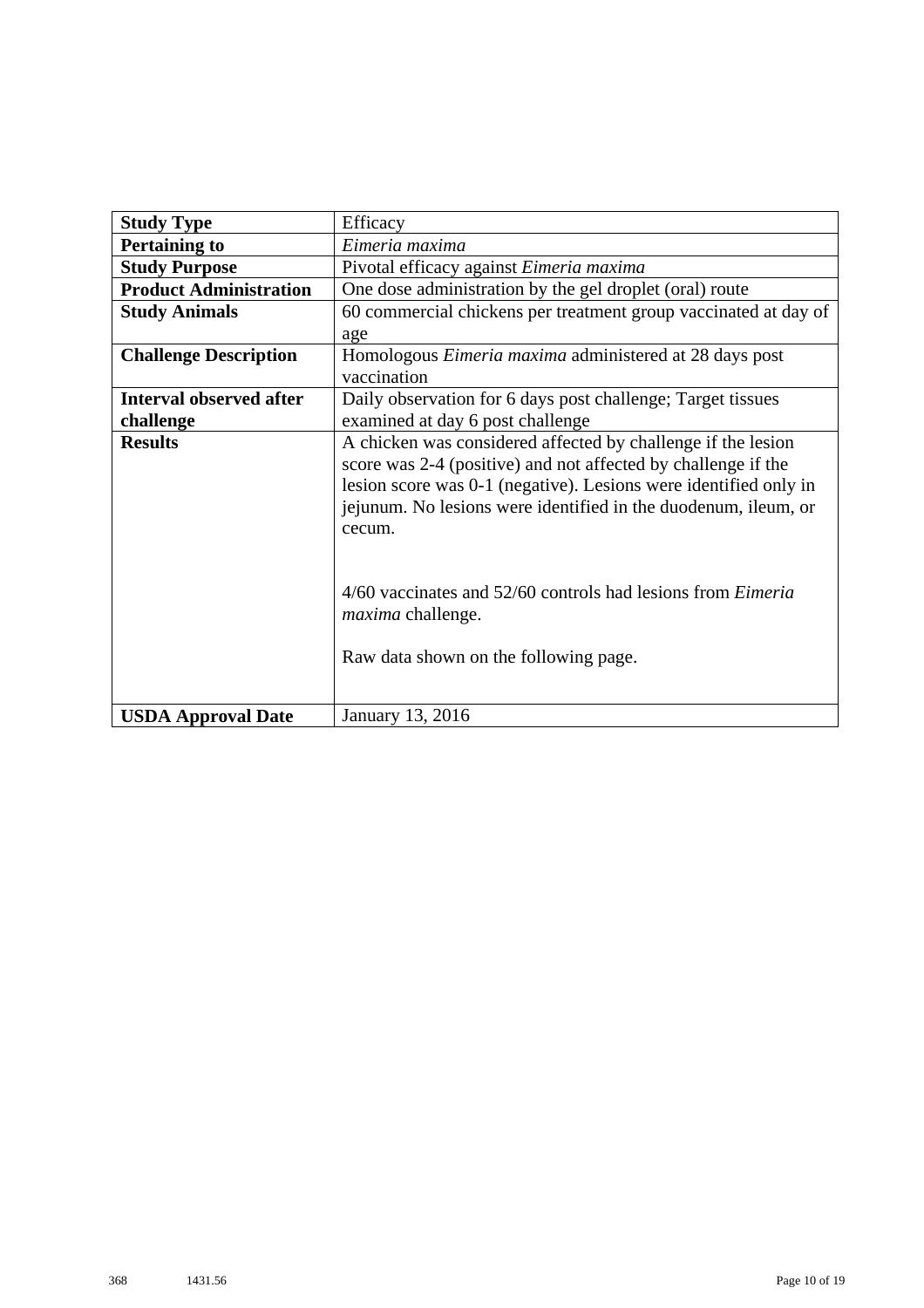| <b>Vaccinates</b> |                         | <b>Controls</b> |                 |                         |                |
|-------------------|-------------------------|-----------------|-----------------|-------------------------|----------------|
| Bird I.D.         | <b>Lesion Score</b>     | Result          | Bird I.D.       | <b>Lesion Score</b>     | <b>Results</b> |
| 5                 | 0                       | Neg             | 1               | 1                       | Neg            |
| 7                 | 0                       | Neg             | $\overline{2}$  | 3                       | Pos            |
| 9                 | $\overline{0}$          | Neg             | 3               | 3                       | Pos            |
| 10                | $\mathbf{1}$            | Neg             | 11              | 0                       | Neg            |
| 19                | 0                       | Neg             | 13              | $\overline{2}$          | Pos            |
| 21                | $\mathbf{1}$            | Neg             | 14              | 3                       | Pos            |
| 22                | 0                       | Neg             | 15              | $\overline{c}$          | Pos            |
| 23                | 0                       | Neg             | 16              | $\overline{c}$          | Pos            |
| 27                | $\mathbf{1}$            | Neg             | 17              | $\overline{c}$          | Pos            |
| $\overline{28}$   | 0                       | Neg             | 18              | 3                       | Pos            |
| 29                | 0                       | Neg             | $\overline{20}$ | $\overline{2}$          | Pos            |
| 30                | 0                       | Neg             | 24              | $\overline{2}$          | Pos            |
| 31                | 0                       | Neg             | 25              | 1                       | Neg            |
| 33                | 0                       | Neg             | 26              | 3                       | Pos            |
| 34                | 1                       | Neg             | 36              | $\overline{2}$          | Pos            |
| 35                | $\overline{0}$          | Neg             | $\overline{37}$ | 3                       | Pos            |
| 38                | 0                       | Neg             | 39              | 1                       | Neg            |
| 41                | $\overline{0}$          | Neg             | 42              | 3                       | Pos            |
| 44                | 0                       | Neg             | 45              | $\overline{0}$          | Neg            |
| 46                | 0                       | Neg             | 50              | 3                       | Pos            |
| 47                | 0                       | Neg             | 51              | 3                       | Pos            |
| 48                | 0                       | Neg             | 52              | 2                       | Pos            |
| 49                | 1                       | Neg             | 56              | $\overline{2}$          | Pos            |
| 53                | $\overline{\mathbf{c}}$ | Pos             | 62              | $\overline{c}$          | Pos            |
| 55                | $\mathbf 0$             | Neg             | 68              | $\overline{2}$          | Pos            |
| 57                | $\overline{0}$          | Neg             | 69              | 3                       | Pos            |
| 58                | 0                       | Neg             | 73              | 3                       | Pos            |
| 59                | 0                       | Neg             | $\overline{77}$ | $\overline{\mathbf{c}}$ | Pos            |
| 60                | 1                       | Neg             | 79              | $\overline{2}$          | Pos            |
| 63                | $\overline{2}$          | Pos             | 80              | 3                       | Pos            |
| 64                | $\pmb{0}$               | Neg             | 84              | $\overline{3}$          | Pos            |
| 65                | $\mathbf{1}$            | Neg             | 85              | 3                       | Pos            |
| 67                | 0                       | Neg             | 87              | $\overline{2}$          | Pos            |
| 71                | 0                       | Neg             | 90              | $\overline{\mathbf{c}}$ | Pos            |
| $\overline{72}$   | $\overline{1}$          | Neg             | 92              | $\overline{\mathbf{c}}$ | Pos            |
| 74                | $\mathbf{1}$            | Neg             | 93              | 3                       | Pos            |
| 76                | 0                       | Neg             | 94              | $\overline{3}$          | Pos            |
| 78                | $\overline{0}$          | Neg             | 95              | 3                       | Pos            |
| 81                | 0                       | Neg             | 97              | $\overline{2}$          | Pos            |
| 82                | 0                       | Neg             | 98              | $\overline{3}$          | Pos            |
| 88                | 0                       | Neg             | 101             | 3                       | Pos            |
| 89                | 0                       | Neg             | 103             | $\overline{1}$          | Neg            |
| 91                | $\overline{2}$          | Pos             | 104             | $\overline{2}$          | Pos            |
| 96                | 0                       | Neg             | 109             | $\overline{2}$          | Pos            |
| 100               | 0                       | Neg             | 110             | $\overline{3}$          | Pos            |
| 105               | 0                       | Neg             | 112             | $\overline{2}$          | Pos            |
| 106               | 2                       | Pos             | 119             | $\overline{2}$          | Pos            |
| 107               | 1                       | Neg             | 121             | 1                       | Neg            |
| 108               | 0                       | Neg             | 123             | 3                       | Pos            |
| 111               | $\overline{0}$          | Neg             | 124             | $\overline{2}$          | Pos            |
| 113               | 0                       | Neg             | 127             | $\overline{c}$          | Pos            |
| 114               | 1                       | Neg             | 128             | 3                       | Pos            |
| 115               | 1                       | Neg             | 129             | $\overline{2}$          | Pos            |
| 116               | 0                       | Neg             | 130             | 0                       | Neg            |
| 118               | $\overline{1}$          | Neg             | 132             | 3                       | Pos            |
| 122               | 0                       | Neg             | 134             | $\overline{2}$          | Pos            |
| 125               | 0                       | Neg             | 135             | 3                       | Pos            |
| 126               | $\overline{0}$          | Neg             | 136             | $\overline{2}$          | Pos            |
| 133               | $\mathbf{1}$            | Neg             | 138             | $\overline{2}$          | Pos            |
| 139               | 0                       | Neg             | 140             | 2                       | Pos            |

0 No gross lesions.

+1 Small red petechiae may appear on the serosal side of the mid-intestine. There is no ballooning or thickening of the intestine, though small amounts of orange mucus may be present.

+2 Serosal surface may be speckled with numerous red petechiae; intestine may be filled with orange mucus; little or no ballooning of the intestine; thickening of the wall.

+3 Intestinal wall is ballooned and thickened. The mucosal surface is roughened; intestinal contents filled

with pinpoint blood clots and mucus.

+4 The intestinal wall may be ballooned for most of its length; contains numerous blood clots and digested red blood cells giving a characteristic color and putrid odor; the wall is greatly thickened; dead birds are recorded with this score.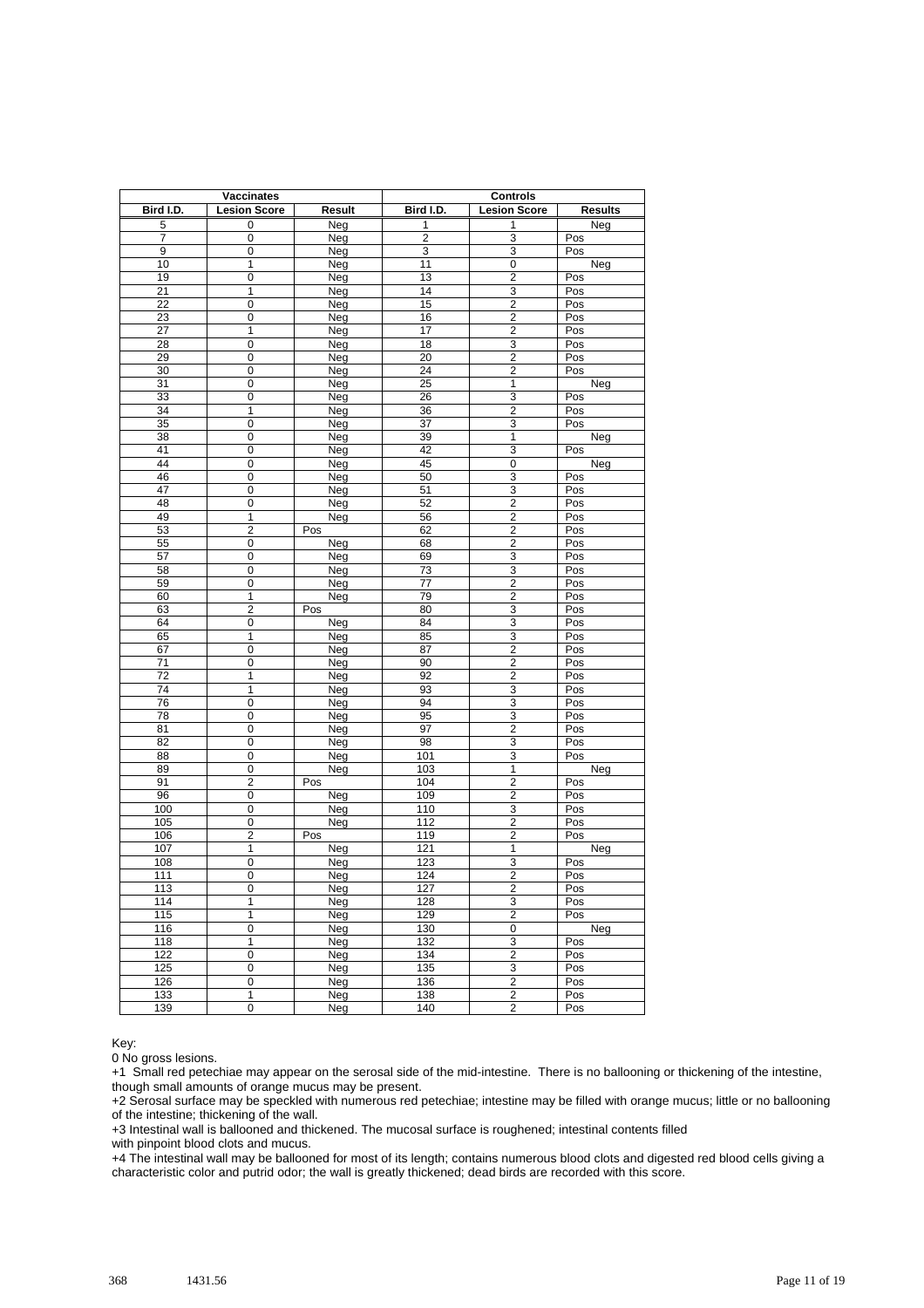| <b>Study Type</b>              | Efficacy                                                                |
|--------------------------------|-------------------------------------------------------------------------|
| <b>Pertaining to</b>           | Eimeria maxima                                                          |
| <b>Study Purpose</b>           | Demonstrate efficacy against Eimeria maxima                             |
| <b>Product Administration</b>  | One dose administered to day-of-age chickens by the gel droplet         |
|                                | application via the oral route                                          |
| <b>Study Animals</b>           | 50 SPF chickens in the vaccinate group                                  |
|                                | 50 SPF chickens in the positive control group                           |
|                                | 20 SPF chickens in the negative control group                           |
| <b>Challenge Description</b>   | Homologous <i>Eimeria maxima</i> administered at 27 days post           |
|                                | vaccination to the vaccinate and positive control groups. Twenty        |
|                                | negative control chickens remained unchallenged.                        |
| <b>Interval Observed After</b> | Chickens were observed daily for 6 days post challenge. Tissues of      |
| <b>Challenge</b>               | the small intestine (duodenum, jejunum, ileum), ceca and large          |
|                                | intestine were examined at day 6 post challenge.                        |
| <b>Results</b>                 | A chicken was considered affected by challenge if the lesion score      |
|                                | was 2-4 (positive) in either the duodenum, jejunum, or ileum and        |
|                                | unaffected if the lesion score was 0-1 (negative).                      |
|                                |                                                                         |
|                                | $8/50$ vaccinates, 49/50 positive controls and $0/10$ negative controls |
|                                | were considered affected.                                               |
|                                |                                                                         |
|                                | Raw data shown on the following page.                                   |
|                                |                                                                         |
|                                |                                                                         |
|                                |                                                                         |
|                                |                                                                         |
| <b>USDA Approval Date</b>      | July 13, 2021                                                           |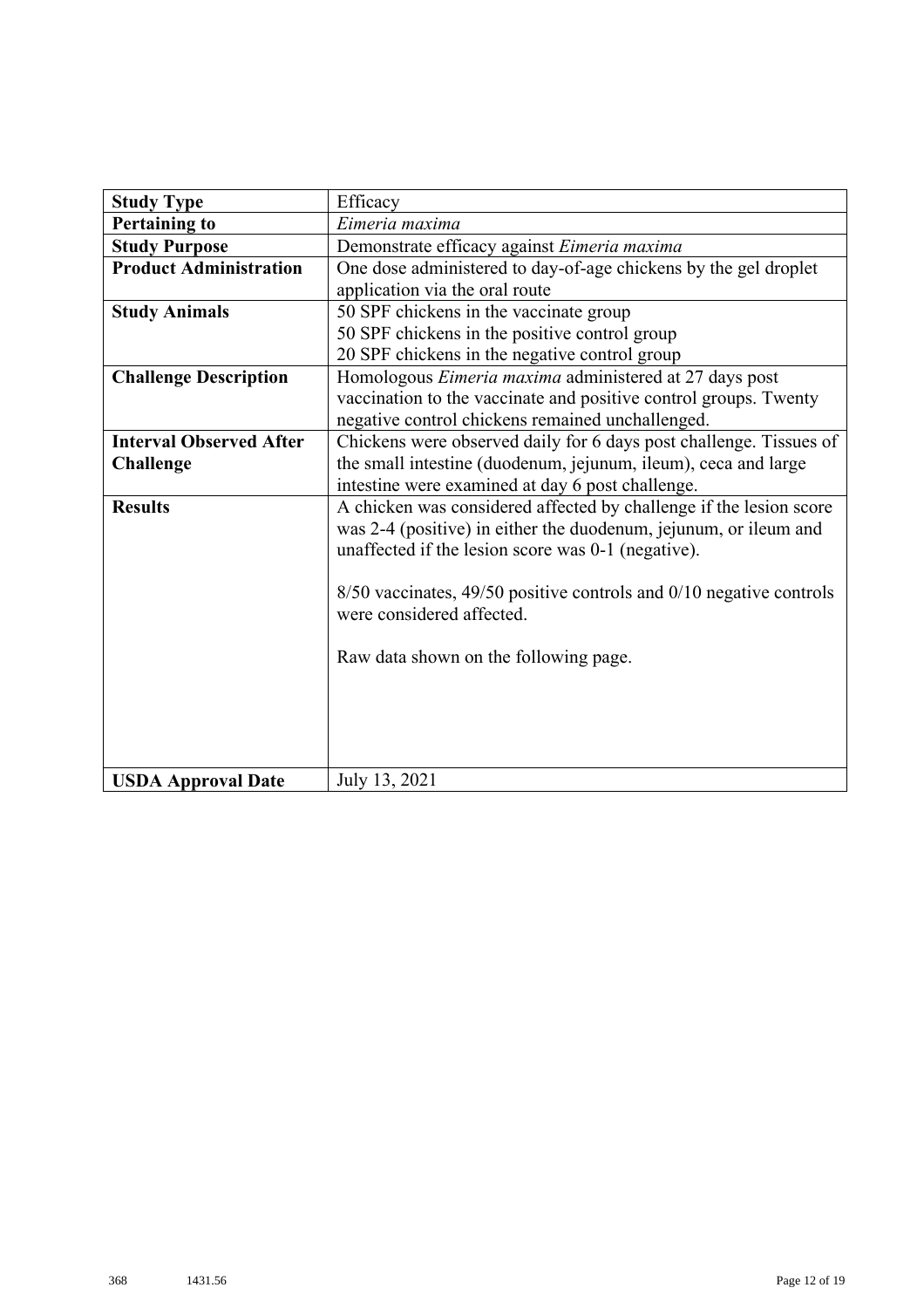| Taon II Tacemare Oroup |                  |                  | <b>Lesion Scores</b> |                  |                        |
|------------------------|------------------|------------------|----------------------|------------------|------------------------|
| Bird Tag No.           | Duodenum         | Jejunum          | Ileum                | Caeca            | <b>Large Intestine</b> |
| 2242                   | $\boldsymbol{0}$ | $\boldsymbol{0}$ | $\boldsymbol{0}$     | $\boldsymbol{0}$ | $\boldsymbol{0}$       |
| 2244                   | $\boldsymbol{0}$ | $\boldsymbol{0}$ | $\boldsymbol{0}$     | $\boldsymbol{0}$ | $\boldsymbol{0}$       |
| 2246                   | $\boldsymbol{0}$ | $\boldsymbol{0}$ | $\boldsymbol{0}$     | $\boldsymbol{0}$ | $\boldsymbol{0}$       |
| 2251                   | $\boldsymbol{0}$ | $\boldsymbol{0}$ | $\boldsymbol{0}$     | $\boldsymbol{0}$ | $\boldsymbol{0}$       |
| 2253                   | $\boldsymbol{0}$ | $\mathbf{1}$     | $\boldsymbol{0}$     | $\boldsymbol{0}$ | $\boldsymbol{0}$       |
| 2254                   | $\mathbf{0}$     | $\boldsymbol{0}$ | $\mathbf{0}$         | $\boldsymbol{0}$ | $\boldsymbol{0}$       |
| 2257                   | $\boldsymbol{0}$ |                  | $\boldsymbol{0}$     | $\boldsymbol{0}$ | $\boldsymbol{0}$       |
| 2259                   | $\boldsymbol{0}$ | $\boldsymbol{0}$ | $\boldsymbol{0}$     | $\boldsymbol{0}$ | $\boldsymbol{0}$       |
| 2260                   | $\overline{2}$   | $\overline{2}$   | $\mathbf{1}$         | $\boldsymbol{0}$ | $\boldsymbol{0}$       |
| 2261                   | $\boldsymbol{0}$ | $\boldsymbol{0}$ | $\boldsymbol{0}$     | $\boldsymbol{0}$ | $\boldsymbol{0}$       |
| 2263                   | $\boldsymbol{0}$ | $\boldsymbol{0}$ | $\boldsymbol{0}$     | $\boldsymbol{0}$ | $\boldsymbol{0}$       |
| 2268                   | $\boldsymbol{0}$ | $\boldsymbol{0}$ | $\boldsymbol{0}$     | $\boldsymbol{0}$ | $\boldsymbol{0}$       |
| 2269                   | $\boldsymbol{0}$ | 1                | $\boldsymbol{0}$     | $\boldsymbol{0}$ | $\boldsymbol{0}$       |
| 2272                   | $\boldsymbol{0}$ | $\boldsymbol{0}$ | $\boldsymbol{0}$     | $\boldsymbol{0}$ | $\boldsymbol{0}$       |
| 2273                   | $\boldsymbol{0}$ | $\boldsymbol{0}$ | $\boldsymbol{0}$     | $\boldsymbol{0}$ | $\boldsymbol{0}$       |
| 2276                   | $\boldsymbol{0}$ | $\overline{2}$   | $\mathbf{1}$         | $\boldsymbol{0}$ | $\boldsymbol{0}$       |
| 2279                   | $\overline{2}$   | $\overline{4}$   | $\overline{3}$       | $\overline{2}$   | $\boldsymbol{0}$       |
| 2280                   | $\boldsymbol{0}$ | $\boldsymbol{0}$ | $\boldsymbol{0}$     | $\boldsymbol{0}$ | $\boldsymbol{0}$       |
| 2282                   | $\boldsymbol{0}$ | $\boldsymbol{0}$ | $\boldsymbol{0}$     | $\boldsymbol{0}$ | $\boldsymbol{0}$       |
| 2285                   | $\boldsymbol{0}$ | $\boldsymbol{0}$ | $\boldsymbol{0}$     | $\boldsymbol{0}$ | $\boldsymbol{0}$       |
| 2286                   | $\boldsymbol{0}$ | $\boldsymbol{0}$ | $\boldsymbol{0}$     | $\boldsymbol{0}$ | $\boldsymbol{0}$       |
| 2287                   | $\boldsymbol{0}$ | $\overline{2}$   | $\overline{2}$       | $\boldsymbol{0}$ | $\boldsymbol{0}$       |
| 2288                   | $\boldsymbol{0}$ | $\boldsymbol{0}$ | $\overline{0}$       | $\boldsymbol{0}$ | $\boldsymbol{0}$       |
| 2289                   | $\boldsymbol{0}$ | 1                | $\boldsymbol{0}$     | $\boldsymbol{0}$ | $\boldsymbol{0}$       |
| 2296                   | $\boldsymbol{0}$ | $\overline{2}$   | $\boldsymbol{0}$     | $\boldsymbol{0}$ | $\boldsymbol{0}$       |
| 2298                   | $\boldsymbol{0}$ | $\boldsymbol{0}$ | $\boldsymbol{0}$     | $\boldsymbol{0}$ | $\boldsymbol{0}$       |
| 2299                   | $\boldsymbol{0}$ | $\boldsymbol{0}$ | $\boldsymbol{0}$     | $\boldsymbol{0}$ | $\boldsymbol{0}$       |
| 2301                   | $\overline{2}$   | 3                | $\mathbf{1}$         | $\boldsymbol{0}$ | $\boldsymbol{0}$       |
| 2302                   | $\boldsymbol{0}$ | $\boldsymbol{0}$ | $\boldsymbol{0}$     | $\boldsymbol{0}$ | $\boldsymbol{0}$       |
| 2303                   | $\boldsymbol{0}$ | $\boldsymbol{0}$ | $\boldsymbol{0}$     | $\boldsymbol{0}$ | $\boldsymbol{0}$       |
| 2309                   | $\boldsymbol{0}$ | $\boldsymbol{0}$ | $\boldsymbol{0}$     | $\boldsymbol{0}$ | $\boldsymbol{0}$       |
| 2310                   | $\boldsymbol{0}$ | $\boldsymbol{0}$ | $\boldsymbol{0}$     | $\boldsymbol{0}$ | $\boldsymbol{0}$       |
| 2313                   | $\boldsymbol{0}$ | $\boldsymbol{0}$ | $\boldsymbol{0}$     | $\boldsymbol{0}$ | $\boldsymbol{0}$       |
| 2318                   | $\boldsymbol{0}$ | $\boldsymbol{0}$ | $\boldsymbol{0}$     | $\boldsymbol{0}$ | $\boldsymbol{0}$       |
| 2320                   | $\boldsymbol{0}$ | $\boldsymbol{0}$ | $\overline{0}$       | $\boldsymbol{0}$ | $\boldsymbol{0}$       |
| 2323                   | 1                | 1                | $\boldsymbol{0}$     | $\boldsymbol{0}$ | $\boldsymbol{0}$       |
| 2324                   | $\boldsymbol{0}$ | $\boldsymbol{0}$ | $\boldsymbol{0}$     | $\boldsymbol{0}$ | $\boldsymbol{0}$       |

**Table 1. Vaccinate Group**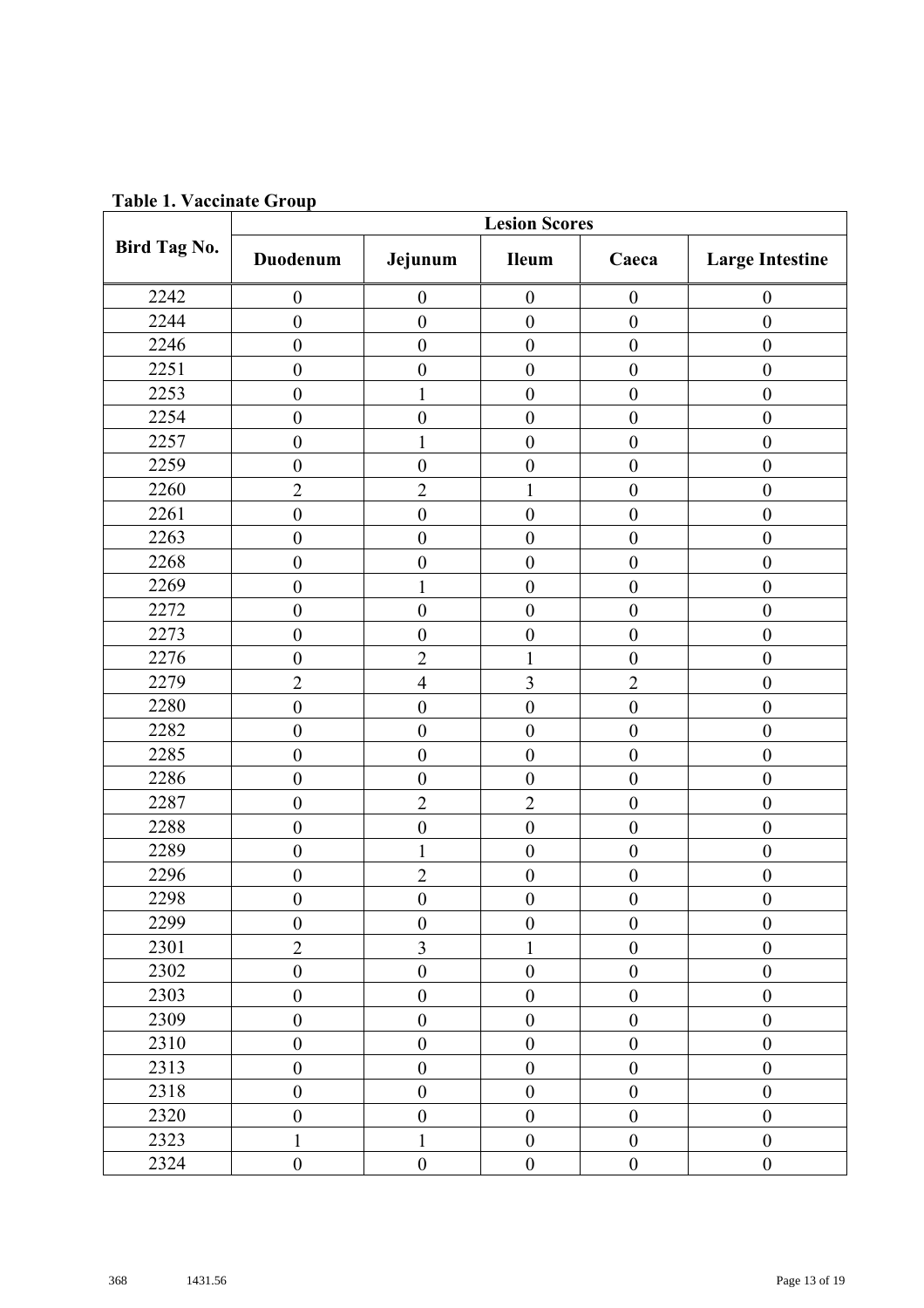| 2326 |                |   | ◠ | ∩ |  |
|------|----------------|---|---|---|--|
| 2327 |                |   |   |   |  |
| 2329 |                |   |   |   |  |
| 2333 |                |   |   |   |  |
| 2341 | $\overline{2}$ |   |   |   |  |
| 2342 |                |   |   |   |  |
| 2345 |                |   |   |   |  |
| 2350 |                |   |   |   |  |
| 2351 |                |   |   |   |  |
| 2355 |                |   |   |   |  |
| 2356 | 0              | 0 |   |   |  |
| 2357 |                |   |   |   |  |
| 2359 |                |   |   |   |  |

#### **Table 2. Positive Control Group**

|              | <b>Lesion Scores</b> |                          |                         |                  |                        |  |  |
|--------------|----------------------|--------------------------|-------------------------|------------------|------------------------|--|--|
| Bird Tag No. | Duodenum             | Jejunum                  | <b>Ileum</b>            | Caeca            | <b>Large Intestine</b> |  |  |
| 2241         | $\mathbf{1}$         | $\mathfrak{Z}$           | $\mathbf{1}$            | $\boldsymbol{0}$ | $\boldsymbol{0}$       |  |  |
| 2243         | $\boldsymbol{0}$     | $\overline{c}$           | 1                       | $\boldsymbol{0}$ | $\boldsymbol{0}$       |  |  |
| 2245         | $\mathbf{1}$         | $\overline{\mathbf{3}}$  | $\overline{2}$          | $\boldsymbol{0}$ | $\boldsymbol{0}$       |  |  |
| 2247         | $\overline{2}$       | $\overline{\mathbf{4}}$  | $\overline{\mathbf{3}}$ | $\boldsymbol{0}$ | $\boldsymbol{0}$       |  |  |
| 2249         | $\overline{c}$       | 3                        | $\overline{2}$          | $\boldsymbol{0}$ | $\boldsymbol{0}$       |  |  |
| 2250         | $\overline{2}$       | $\overline{\mathcal{L}}$ | $\overline{\mathbf{3}}$ | $\boldsymbol{0}$ | $\boldsymbol{0}$       |  |  |
| 2252         | $\overline{2}$       | $\overline{2}$           | $\mathbf{1}$            | $\boldsymbol{0}$ | $\boldsymbol{0}$       |  |  |
| 2255         | $\mathbf 1$          | $\overline{2}$           | $\mathbf{1}$            | $\boldsymbol{0}$ | $\boldsymbol{0}$       |  |  |
| 2256         | $\overline{c}$       | 3                        | $\overline{2}$          | $\boldsymbol{0}$ | $\mathbf{1}$           |  |  |
| 2262         | $\overline{c}$       | $\overline{\mathbf{3}}$  | $\overline{3}$          | $\boldsymbol{0}$ | $\boldsymbol{0}$       |  |  |
| 2264         | $\overline{2}$       | $\overline{\mathbf{3}}$  | $\overline{2}$          | $\boldsymbol{0}$ | $\boldsymbol{0}$       |  |  |
| 2265         | $\overline{c}$       | $\mathfrak{Z}$           | $\overline{2}$          | $\boldsymbol{0}$ | $\mathbf{1}$           |  |  |
| 2270         | $\overline{2}$       | $\overline{\mathbf{3}}$  | $\overline{\mathbf{3}}$ | $\boldsymbol{0}$ | $\boldsymbol{0}$       |  |  |
| 2271         | $\mathbf{1}$         | 3                        | $\overline{2}$          | $\boldsymbol{0}$ | $\boldsymbol{0}$       |  |  |
| 2274         | $\mathbf{1}$         | 3                        | $\overline{2}$          | $\boldsymbol{0}$ | $\boldsymbol{0}$       |  |  |
| 2277         | $\mathbf{1}$         | 3                        | $\overline{2}$          | $\boldsymbol{0}$ | $\boldsymbol{0}$       |  |  |
| 2278         | $\mathbf{1}$         | 3                        | $\overline{2}$          | $\boldsymbol{0}$ | $\boldsymbol{0}$       |  |  |
| 2281         | $\overline{2}$       | $\overline{\mathbf{3}}$  | $\overline{2}$          | $\boldsymbol{0}$ | $\overline{2}$         |  |  |
| 2284         | $\overline{2}$       | $\overline{4}$           | $\overline{3}$          | $\boldsymbol{0}$ | $\boldsymbol{0}$       |  |  |
| 2294         | $\overline{c}$       | 3                        | $\overline{2}$          | $\boldsymbol{0}$ | $\mathbf{1}$           |  |  |
| 2295         | $\overline{2}$       | 3                        | $\overline{2}$          | $\boldsymbol{0}$ | $\boldsymbol{0}$       |  |  |
| 2297         | $\overline{2}$       | $\overline{\mathbf{4}}$  | $\overline{\mathbf{3}}$ | $\boldsymbol{0}$ | $\boldsymbol{0}$       |  |  |
| 2300         | $\boldsymbol{0}$     | $\mathbf{1}$             | 1                       | $\boldsymbol{0}$ | $\boldsymbol{0}$       |  |  |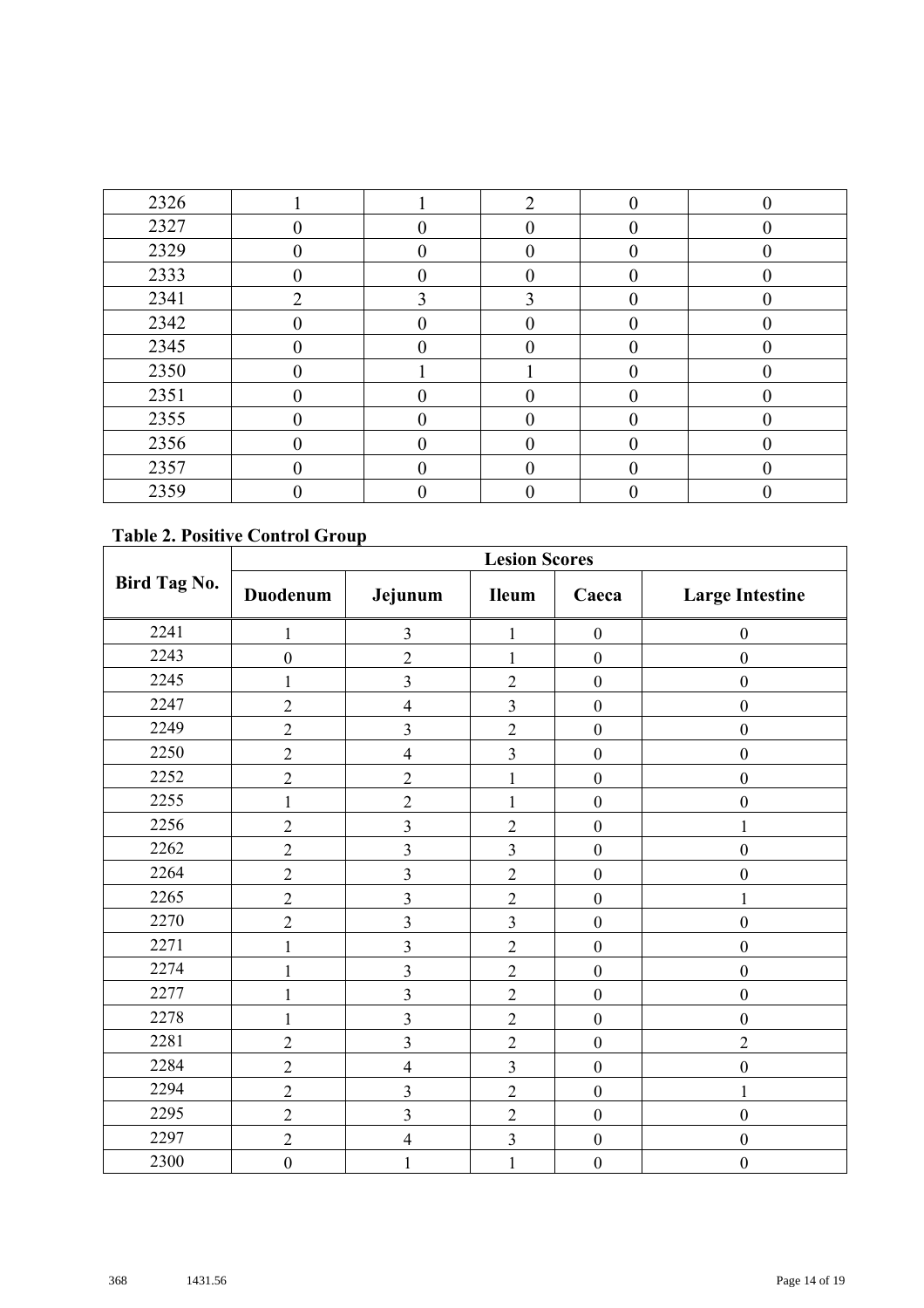| 2304 | $\mathbf{1}$     | $\mathfrak{Z}$          | $\overline{3}$   | $\boldsymbol{0}$ | $\boldsymbol{0}$ |
|------|------------------|-------------------------|------------------|------------------|------------------|
| 2305 | $\overline{2}$   | $\overline{3}$          | $\overline{2}$   | $\boldsymbol{0}$ | $\boldsymbol{0}$ |
| 2307 | $\mathbf{1}$     | $\overline{3}$          | $\overline{3}$   | $\boldsymbol{0}$ | $\boldsymbol{0}$ |
| 2308 | $\boldsymbol{0}$ | $\overline{2}$          | $\boldsymbol{0}$ | $\boldsymbol{0}$ | $\boldsymbol{0}$ |
| 2311 | $\overline{2}$   | $\overline{\mathbf{3}}$ | $\overline{2}$   | $\boldsymbol{0}$ | $\boldsymbol{0}$ |
| 2312 | $\overline{2}$   | $\overline{4}$          | $\overline{2}$   | $\boldsymbol{0}$ | $\boldsymbol{0}$ |
| 2314 | $\boldsymbol{0}$ | $\overline{3}$          | $\overline{3}$   | $\boldsymbol{0}$ | $\boldsymbol{0}$ |
| 2315 | $\overline{2}$   | $\overline{\mathbf{3}}$ | $\overline{3}$   | $\boldsymbol{0}$ | $\boldsymbol{0}$ |
| 2316 | $\sqrt{2}$       | $\overline{\mathbf{3}}$ | $\mathbf{1}$     | $\boldsymbol{0}$ | $\boldsymbol{0}$ |
| 2317 | $\overline{2}$   | $\overline{4}$          | $\overline{3}$   | $\boldsymbol{0}$ | $\mathbf{0}$     |
| 2319 | $\overline{2}$   | $\overline{3}$          | $\overline{2}$   | $\boldsymbol{0}$ | $\boldsymbol{0}$ |
| 2322 | $\sqrt{2}$       | $\mathfrak{Z}$          | $\overline{3}$   | $\boldsymbol{0}$ | $\boldsymbol{0}$ |
| 2328 | $\mathbf{1}$     | $\overline{3}$          | $\mathbf{1}$     | $\boldsymbol{0}$ | $\boldsymbol{0}$ |
| 2330 | $\overline{2}$   | $\overline{3}$          | $\overline{2}$   | $\boldsymbol{0}$ | $\boldsymbol{0}$ |
| 2332 | $\mathbf{1}$     | $\overline{3}$          | $\overline{2}$   | $\boldsymbol{0}$ | $\boldsymbol{0}$ |
| 2334 | $\overline{2}$   | $\overline{3}$          | $\boldsymbol{0}$ | $\boldsymbol{0}$ | $\boldsymbol{0}$ |
| 2335 | $\overline{2}$   | $\overline{3}$          | $\overline{2}$   | $\boldsymbol{0}$ | $\boldsymbol{0}$ |
| 2338 | $\overline{2}$   | $\overline{4}$          | $\overline{3}$   | $\boldsymbol{0}$ | $\boldsymbol{0}$ |
| 2343 | $\mathbf{1}$     | $\overline{2}$          | $\overline{2}$   | $\boldsymbol{0}$ | $\boldsymbol{0}$ |
| 2344 | $\overline{2}$   | $\overline{3}$          | $\overline{2}$   | $\boldsymbol{0}$ | $\boldsymbol{0}$ |
| 2346 | $\overline{2}$   | $\overline{3}$          | $\overline{2}$   | $\boldsymbol{0}$ | $\boldsymbol{0}$ |
| 2347 | $\overline{2}$   | $\overline{3}$          | $\overline{2}$   | $\boldsymbol{0}$ | $\boldsymbol{0}$ |
| 2348 | $\overline{2}$   | $\overline{3}$          | $\mathbf{1}$     | $\boldsymbol{0}$ | $\boldsymbol{0}$ |
| 2349 | $\mathbf{1}$     | $\overline{2}$          | $\overline{2}$   | $\boldsymbol{0}$ | $\boldsymbol{0}$ |
| 2354 | $\mathbf{1}$     | $\overline{\mathbf{4}}$ | $\overline{3}$   | $\boldsymbol{0}$ | $\boldsymbol{0}$ |
| 2358 | $\overline{2}$   | $\overline{3}$          | $\overline{2}$   | $\boldsymbol{0}$ | $\mathbf{1}$     |
| 2360 | $\boldsymbol{0}$ | $\overline{3}$          | $\mathbf{1}$     | $\boldsymbol{0}$ | $\boldsymbol{0}$ |

# **Table 3. Negative Control Group**

|                     | <b>Lesion Scores</b> |         |              |       |                        |  |
|---------------------|----------------------|---------|--------------|-------|------------------------|--|
| <b>Bird Tag No.</b> | Duodenum             | Jejunum | <b>Ileum</b> | Caeca | <b>Large Intestine</b> |  |
| 2306                |                      |         |              |       |                        |  |
| 2321                |                      |         |              |       |                        |  |
| 2325                |                      |         |              |       |                        |  |
| 2331                |                      |         |              |       |                        |  |
| 2336                |                      |         |              |       |                        |  |
| 2337                |                      |         |              |       |                        |  |
| 2339                |                      |         |              |       |                        |  |
| 2340                |                      |         |              |       |                        |  |
| 2352                |                      |         |              |       |                        |  |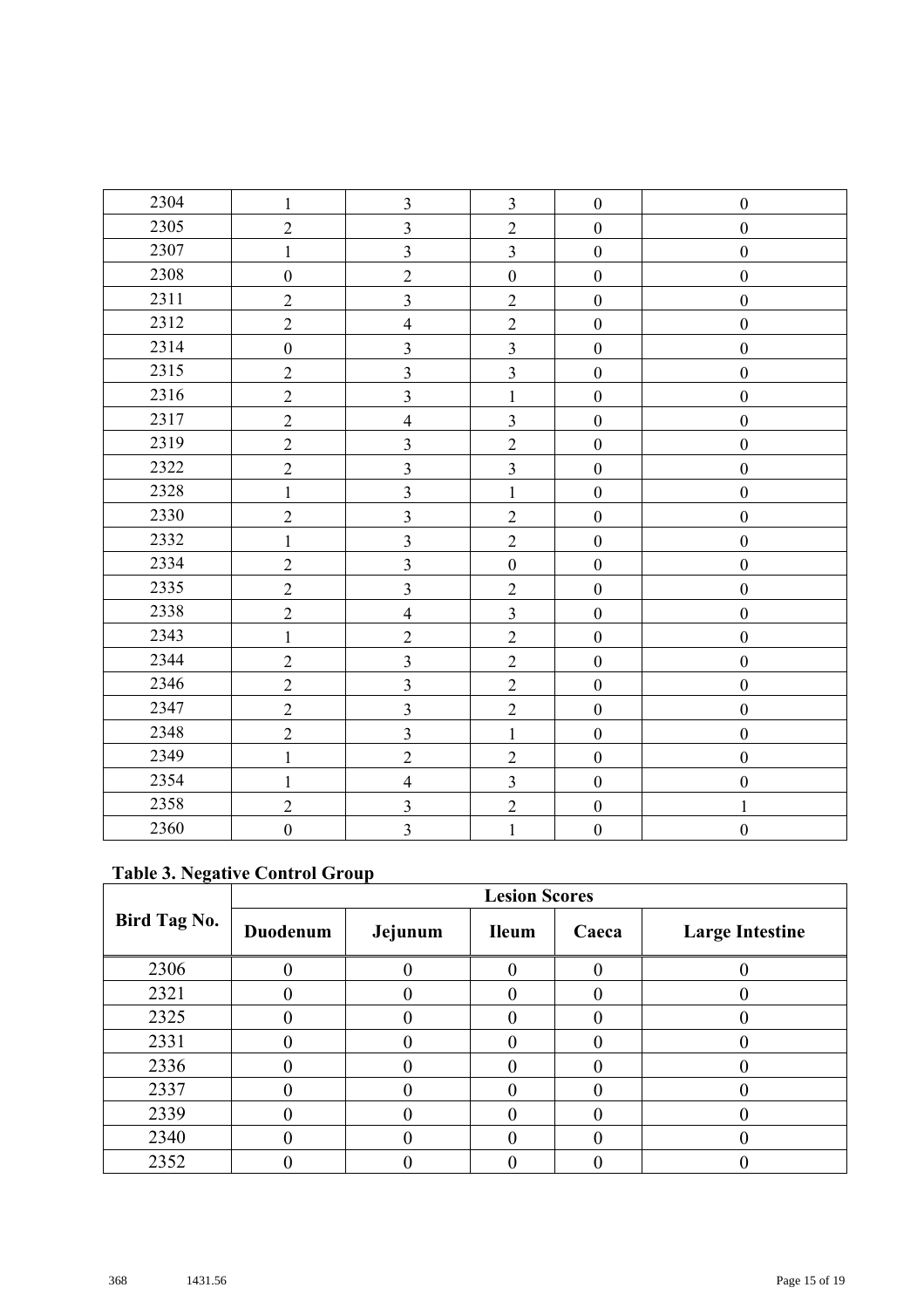| ___ |  |  |  |  |
|-----|--|--|--|--|
|-----|--|--|--|--|

- 0 No gross lesions.
- +1 Small red petechiae may appear on the serosal side of the mid-intestine. There is no ballooning or thickening of the intestine, though small amounts of orange mucus may be present.
- +2 Serosal surface may be speckled with numerous red petechiae; intestine may be filled with orange mucus; little or no ballooning of the intestine; thickening of the wall.
- +3 Intestinal wall is ballooned and thickened. The mucosal surface is roughened; intestinal contents filled with pinpoint blood clots and mucus.
- +4 The intestinal wall may be ballooned for most of its length; contains numerous blood clots and digested red blood cells giving a characteristic color and putrid odor; the wall is greatly thickened; dead birds are recorded with this score.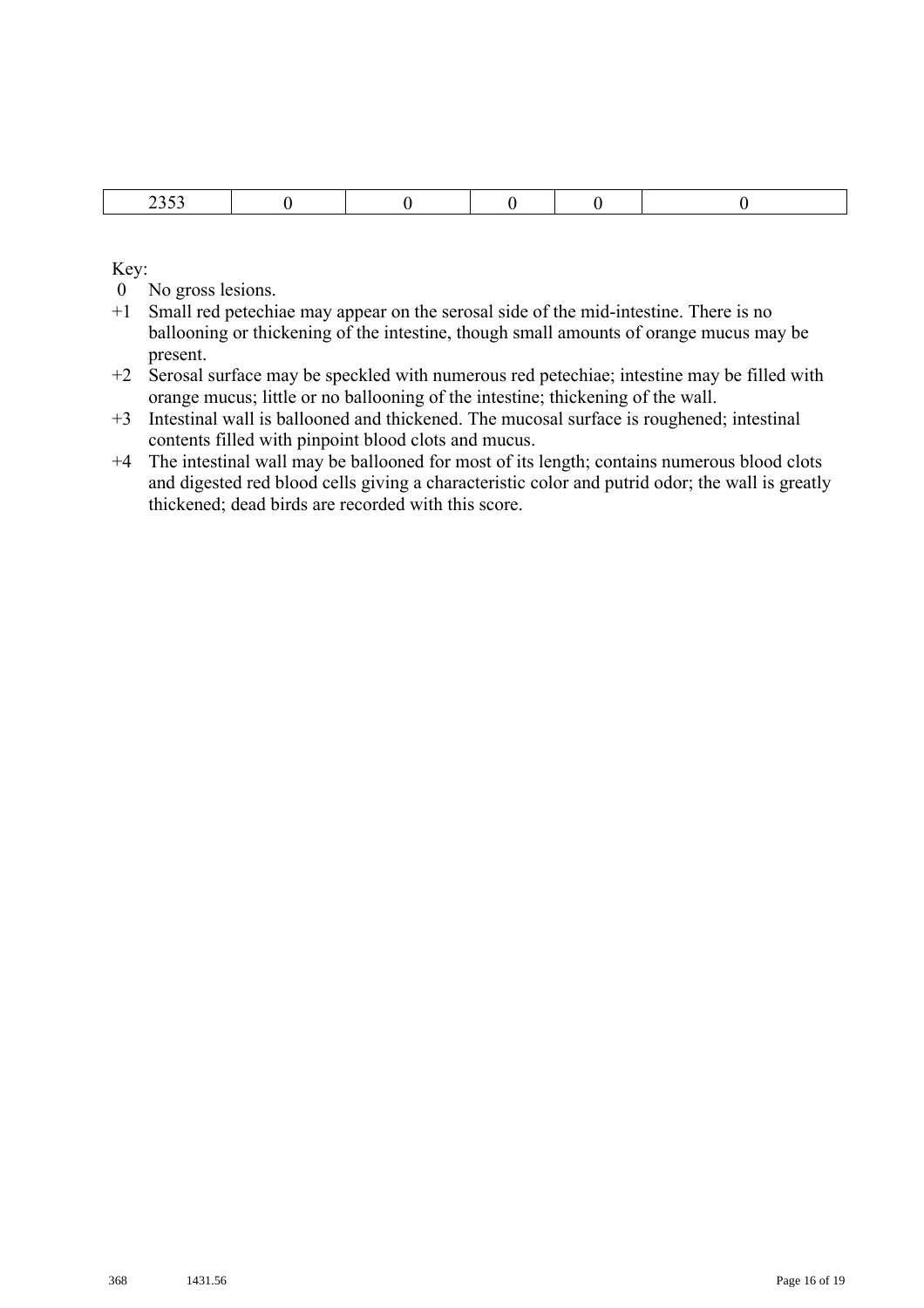| <b>Study Type</b>              | Efficacy                                                           |
|--------------------------------|--------------------------------------------------------------------|
| <b>Pertaining to</b>           | Eimeria tenella                                                    |
| <b>Study Purpose</b>           | Pivotal efficacy against Eimeria tenella                           |
| <b>Product Administration</b>  | One dose administration by the gel droplet (oral) route            |
| <b>Study Animals</b>           | 60 commercial chickens per treatment group vaccinated at day of    |
|                                | age                                                                |
| <b>Challenge Description</b>   | Homologous <i>Eimeria tenella</i> administered at 28 days post     |
|                                | vaccination                                                        |
| <b>Interval observed after</b> | Daily observation for 6 days post challenge; Target tissues        |
| challenge                      | examined at day 6 post challenge                                   |
| <b>Results</b>                 | A chicken was considered affected by challenge if the lesion       |
|                                | score was 2-4 (positive) and not affected by challenge if the      |
|                                | lesion score was 0-1 (negative). Lesions were identified only in   |
|                                | the cecum. No lesions were identified in the duodenum, jejunum,    |
|                                | or ileum.                                                          |
|                                |                                                                    |
|                                | 5/60 vaccinates and 60/60 controls had lesions from <i>Eimeria</i> |
|                                | tenella challenge.                                                 |
|                                |                                                                    |
|                                | Raw data shown on the following page.                              |
|                                |                                                                    |
|                                |                                                                    |
| <b>USDA Approval Date</b>      | January 13, 2016                                                   |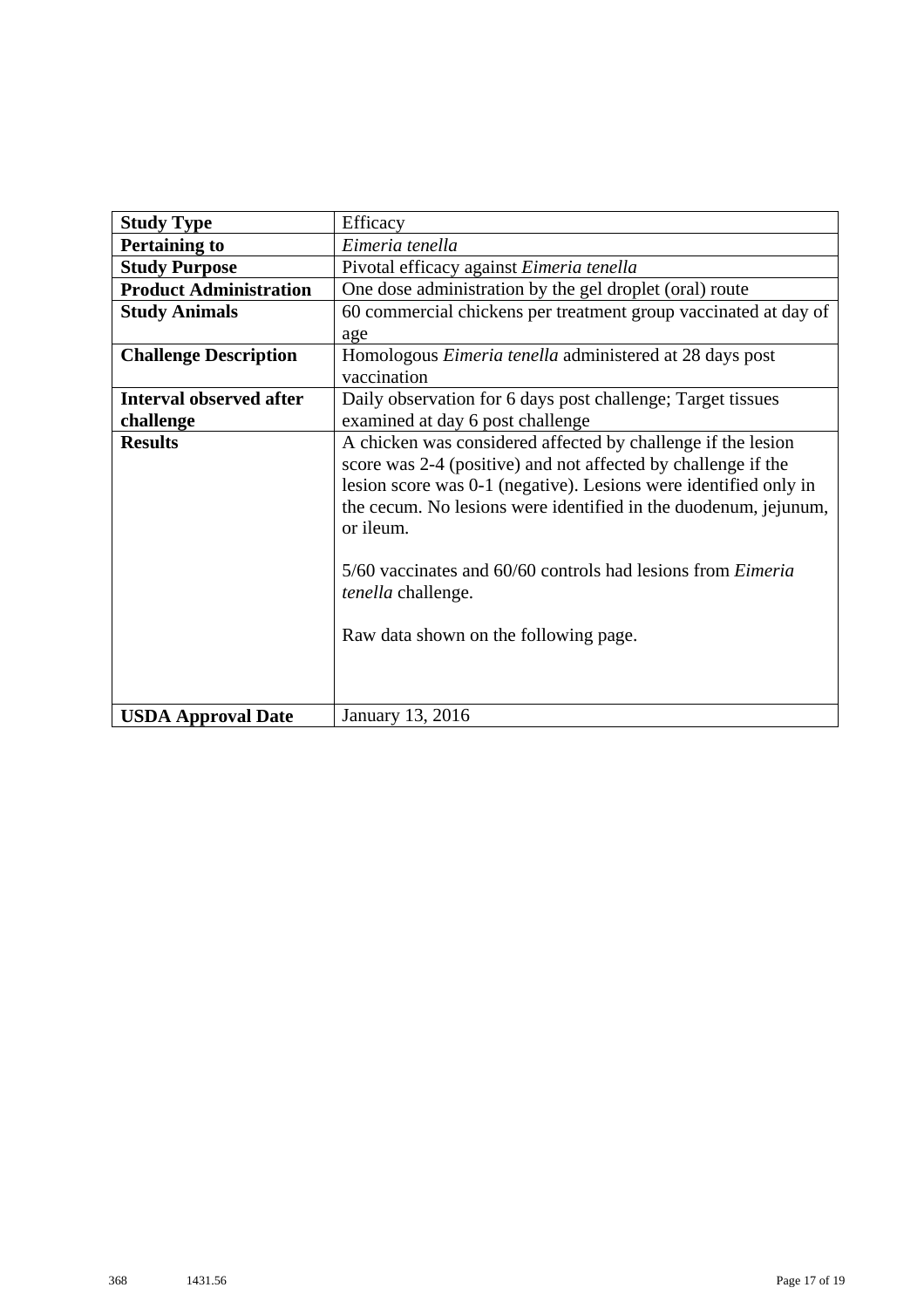|            | Vaccinates          |            | <b>Controls</b>  |                         |                |  |
|------------|---------------------|------------|------------------|-------------------------|----------------|--|
| Bird I.D.  | <b>Lesion Score</b> | Result     | Bird I.D.        | <b>Lesion Score</b>     | <b>Results</b> |  |
| 863        | 0                   | Neg        | 861              | 3                       | Pos            |  |
| 864        | 1                   | Neg        | 862              | 4                       | Pos            |  |
| 866        | 0                   | Neg        | 865              | 3                       | Pos            |  |
| 873        | $\mathbf{1}$        | Neg        | 867              | 4                       | Pos            |  |
| 875        | $\overline{1}$      | Neg        | 868              | $\overline{3}$          | Pos            |  |
| 882        | 1                   | Neg        | 871              | 4                       | Pos            |  |
| 884        | $\mathbf 0$         | Neg        | 872              | 3                       | Pos            |  |
| 896        | 0                   | Neg        | 874              | 3                       | Pos            |  |
| 899        | 3                   | Pos        | 877              | 3                       | Pos            |  |
| 902        | 0                   | Neg        | 879              | 3                       | Pos            |  |
| 903        | $\mathbf{1}$        | Neg        | 880              | 3                       | Pos            |  |
| 905        | 0                   | Neg        | 881              | 3                       | Pos            |  |
| 906        | 0                   | Neg        | 885              | 3                       | Pos            |  |
| 907        | $\mathbf{1}$        | Neg        | 886              | 3                       | Pos            |  |
| 908        | $\mathbf{1}$        | Neg        | 887              | 3                       | Pos            |  |
| 911        | $\overline{0}$      | Neg        | 888              | 3                       | Pos            |  |
| 913        | 1                   | Neg        | 889              | 3                       | Pos            |  |
| 914        | $\overline{1}$      | Neg        | 890              | $\overline{2}$          | Pos            |  |
| 916        | 0                   | Neg        | 892              | $\overline{2}$          | Pos            |  |
| 917        | 0                   | Neg        | 893              | 4                       | Pos            |  |
| 918        | 0                   | Neg        | 894              | 3                       | Pos            |  |
| 919        | 1                   | Neg        | 898              | 4                       | Pos            |  |
| 921        | $\overline{0}$      | Neg        | 900              | $\overline{2}$          | Pos            |  |
| 924        | $\overline{c}$      | Pos        | 909              | 4                       | Pos            |  |
| 925        | $\overline{1}$      | Neg        | 910              | 3                       | Pos            |  |
| 926        | $\overline{2}$      | Pos        | 912              | $\overline{2}$          | Pos            |  |
| 927        | $\pmb{0}$           | Neg        | 915              | 3                       | Pos            |  |
| 928        | 1                   | Neg        | 920              | 3                       | Pos            |  |
| 933        | 0                   | Neg        | 922              | 3                       | Pos            |  |
| 934        | 0                   | Neg        | $\overline{923}$ | 4                       | Pos            |  |
| 936        | $\mathbf{1}$        | Neg        | 931              | 3                       | Pos            |  |
| 938        | $\mathbf 0$<br>1    | Neg        | 932              | 4<br>$\overline{4}$     | Pos            |  |
| 939<br>941 | 1                   | Neg        | 935<br>937       | 3                       | Pos            |  |
| 943        | 0                   | Neg<br>Neg | 940              | 3                       | Pos<br>Pos     |  |
| 944        | 0                   | Neg        | 942              | 3                       | Pos            |  |
| 945        | $\mathbf{1}$        | Neg        | 948              | 4                       | Pos            |  |
| 946        | $\mathbf 0$         | Neg        | 954              | 3                       | Pos            |  |
| 947        | 3                   | Pos        | 956              | 3                       | Pos            |  |
| 949        | 1                   | Neg        | 959              | $\overline{2}$          | Pos            |  |
| 950        | 1                   | Neg        | 960              | 4                       | Pos            |  |
| 953        | 0                   | Neg        | 962              | 3                       | Pos            |  |
| 957        | 1                   | Neg        | 963              | $\overline{4}$          | Pos            |  |
| 958        | $\mathbf{1}$        | Neg        | 966              | 3                       | Pos            |  |
| 961        | $\mathbf 0$         | Neg        | 967              | $\overline{4}$          | Pos            |  |
| 964        | 0                   | Neg        | 968              | $\overline{2}$          | Pos            |  |
| 965        | $\mathbf{1}$        | Neg        | 971              | 2                       | Pos            |  |
| 969        | 1                   | Neg        | 973              | 3                       | Pos            |  |
| 970        | 2                   | Pos        | 974              | 4                       | Pos            |  |
| 976        | 0                   | Neg        | 975              | 4                       | Pos            |  |
| 980        | 0                   | Neg        | 977              | $\overline{\mathbf{c}}$ | Pos            |  |
| 984        | 1                   | Neg        | 978              | 3                       | Pos            |  |
| 986        | 1                   | Neg        | 981              | 3                       | Pos            |  |
| 987        | 1                   | Neg        | 982              | 4                       | Pos            |  |
| 988        | $\overline{0}$      | Neg        | 983              | $\overline{4}$          | Pos            |  |
| 990        | $\overline{0}$      | Neg        | 985              | 4                       | Pos            |  |
| 991        | 1                   | Neg        | 994              | 3                       | Pos            |  |
| 992        | $\overline{1}$      | Neg        | 995              | $\overline{3}$          | Pos            |  |
| 993        | 0                   | Neg        | 996              | 3                       | Pos            |  |
| 997        | 0                   | Neg        | 998              | 3                       | Pos            |  |

0 No gross lesions.

+l Very few scattered petechiae on the cecal wall; no thickening of the cecal walls; normal cecal contents present.

+2 Lesions more numerous with noticeable blood in the cecal contents; cecal wall is somewhat thickened;

normal cecal contents present.

+3 Large amounts of blood or cecal cores present; cecal walls greatly thickened; little, if any, fecal contents in the ceca.

+4 Cecal wall greatly distended with blood or large caseous cores; fecal debris lacking or included in cores. Dead birds are scored as +4.